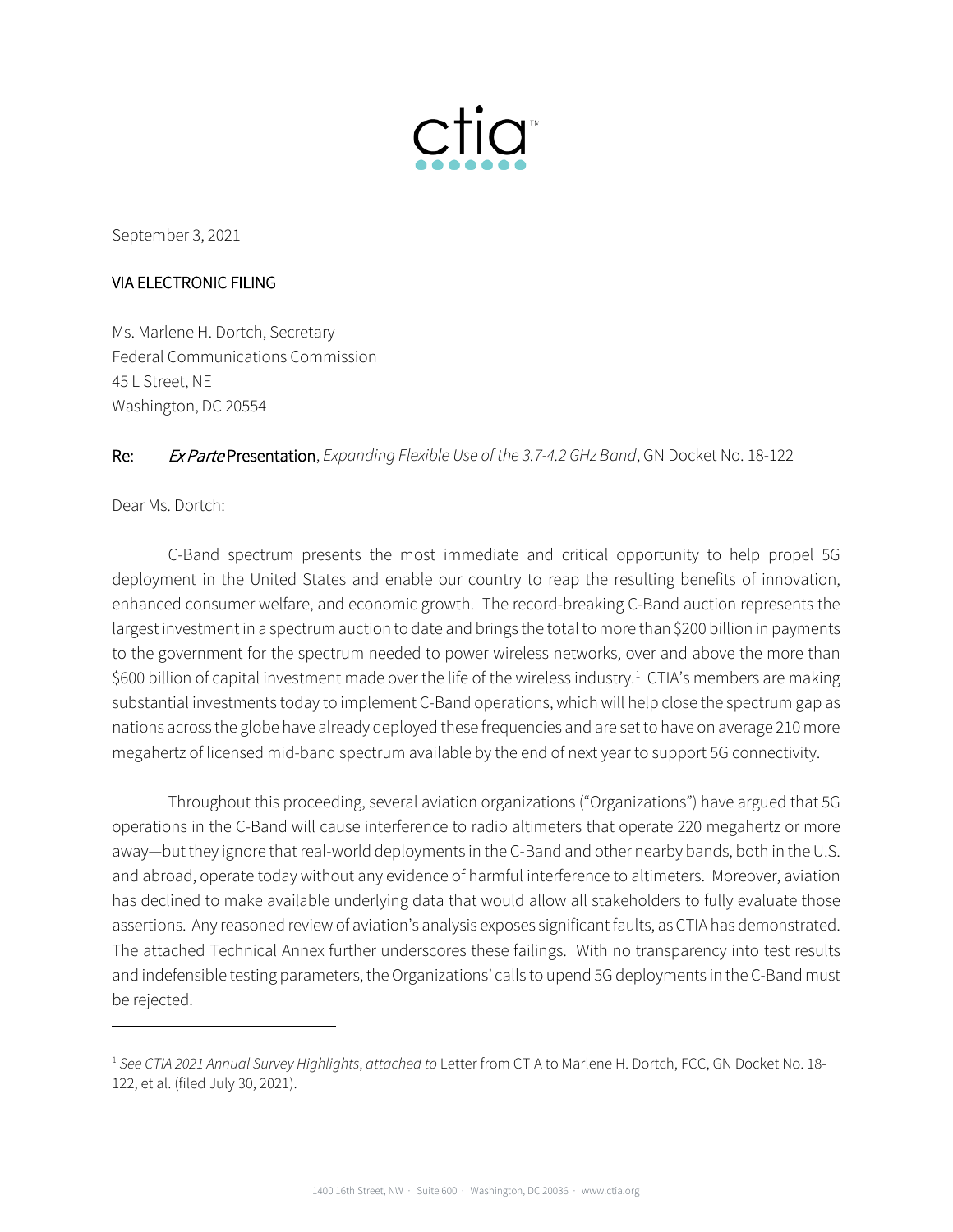

For nearly a year, CTIA has submitted filings that identify significant failings with aviation stakeholders' analysis of C-Band 5G/radio altimeter coexistence. [2](#page-1-0) CTIA has highlighted, for instance, that the aviation stakeholders' report used a standard that was untethered to existing altimeter performance requirements to assess 5G coexistence; failed to show test results by altimeter model and instead presented an analysis using an amalgamation of worst-case performance that does not reflect any realworld circumstance; applied a worst-case landing scenario with unrealistic and contradictory settings and assumptions; and incorporated multiple unwarranted and unprecedented margins to the analysis.

The Organizations' claims are further belied by existing services near the radio altimeter band both domestically and internationally that operate without any evidence of causing harmful interference. In other words, if aviation's claims were true, interference would be occurring today from existing operations; it is not. In the U.S., for example, very high powered federal radars below 3.65 GHz and federal ground-toair systems in 4.4 GHz (immediately adjacent to altimeters) have operated for years. Europe harmonized 3.4-3.8 GHz for 5G (which includes the U.S. Phase 1 band segment), and at least 11 providers have launched in nine countries since 2018. And Japan has some 90,000 5G base stations deployed with just a 100 megahertz guard band on either side of the altimeter band, without claims of interference caused by 5G.

Despite these real-world deployments and record evidence submitted by CTIA demonstrating that the aviation study is unverifiable and technically flawed, the Organizations continue to make claims that the Commission's technical rules mandated in the C-Band Report and Order are insufficient to ensure coexistence between 5G operations in the 3.7-3.98 GHz band and aviation altimeters operating at least 220 megahertz away. The attached CTIA Technical Annex goes further to reiterate fundamental mistakes in their analysis and to critique their most recent filings. The Technical Annex shows:

• Transparency is paramount for a fact-based engineering analysis, but to this day aviation stakeholders have not identified the altimeters that were tested, let alone submitted into the record individual altimeter performance data. Without such basic information, neither the wireless stakeholders nor the Commission can reproduce the tests, nor can they independently verify whether the altimeters tested were operating consistent with manufacturer specifications, or if they are representative of installed equipment on aircraft, for example. What's more, by providing only aggregated performance results, aviation supplies an amalgam of worst-performing data from multiple radio altimeters chosen rather than data likely to match the performance of any individual device. The Commission has a process for

-

<span id="page-1-0"></span><sup>&</sup>lt;sup>2</sup> For a detailed analysis of the flaws identified by CTIA, see Letters from CTIA to Marlene H. Dortch, Secretary, FCC, GN Docket No. 18-122 (filed Aug. 26, 2020; Oct. 27, 2020; Oct. 30, 2020; Nov. 17, 2020; Dec. 7, 2020; and Mar. 4, 2021).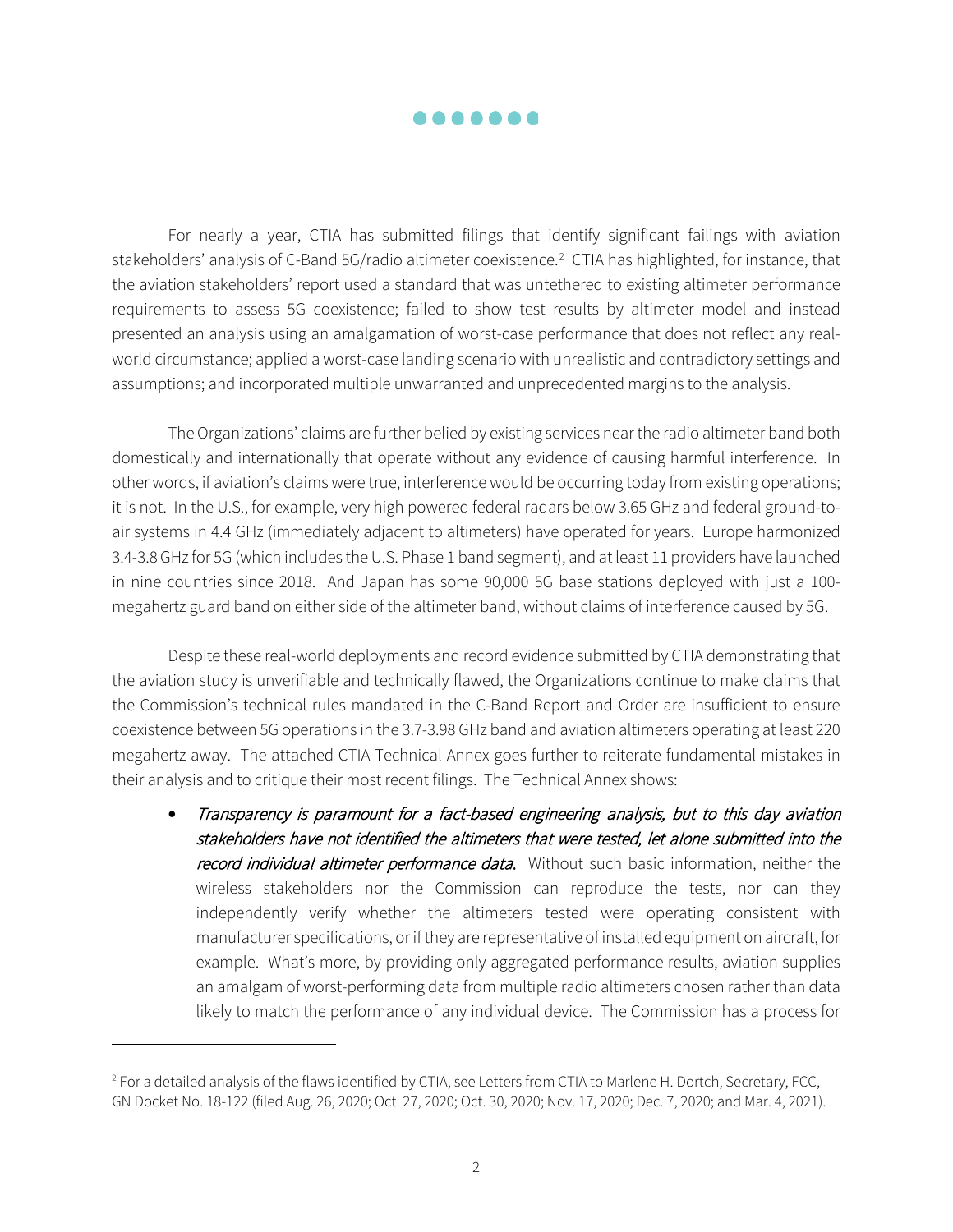

confidential filings, but aviation has not provided Commission staffwith access to the test data. Absent such access, the RTCA Report must be dismissed. Any discussion of interference mitigation strategies absent such evidentiary data and analysis is unwarranted.

- Spurious emissions from 5G operations in the 3.7-3.98 GHz band do not pose a risk to radio altimeter performance in the 4.2-4.4 GHz band. The Organizations' spurious emissions analysis has the same shortcomings as its fundamental emissions analysis—including the same faulty landing scenario, improper protection criteria, and addition of multiple unnecessary testing margins (including claims for an unprecedented separate aeronautical safety margin that the aviation industry did not use in its own testing for an aviation wireless service that would operate in the altimeter band). The same adjustments CTIA identified as necessary to bring reality to RTCA's analysis for fundamental emissions apply equally for 5G spurious emissions.
- The Organizations' worst case landing scenario ("WCLS") remains inconsistent and faulty. As but one example, aviation used a perfectly reflecting surface when calculating ground-based altimeter interference from aircraft on the ground (better reflection results in a stronger altimeter signal), but used rough terrain when calculating the landing plane's altimeter (poorer reflection results in a weaker altimeter signal), even though the signals would be reflecting *from the same runway environment*.
- Claims that harmful interference may occur due to handsets carried onboard aircraft are faulty. Putting aside that the Commission's rules for C-Band operations do not permit user equipment operation in flight, the Organizations' technical assessment of user equipment onboard aircraft is incorrect, as it ignores that transmit power control will further reduce the EIRP and depends on a scenario that assumes multiple worse-than-worst case assumptions.

As demonstrated in the Technical Annex and CTIA's prior filings, all nine altimeters tested by AVSI would have sufficient margin if the technical errors in the RTCA Report and AVSI testing were corrected.<sup>[3](#page-2-0)</sup>

\* \* \*

Given the aviation industry's failure to make test data available or identify altimeters that were tested, its inconsistent testing parameters as applied to 5G, and the lack of real-world evidence of interference where 5G and other systems have been deployed both domestically and internationally, CTIA urges the Commission to rebuff aviation's arguments and the RTCA Report.

j

<span id="page-2-0"></span><sup>3</sup> Letter from CTIA to Marlene H. Dortch, Secretary, FCC, GN Docket No. 18-122, at 19 (filed Mar. 4, 2021).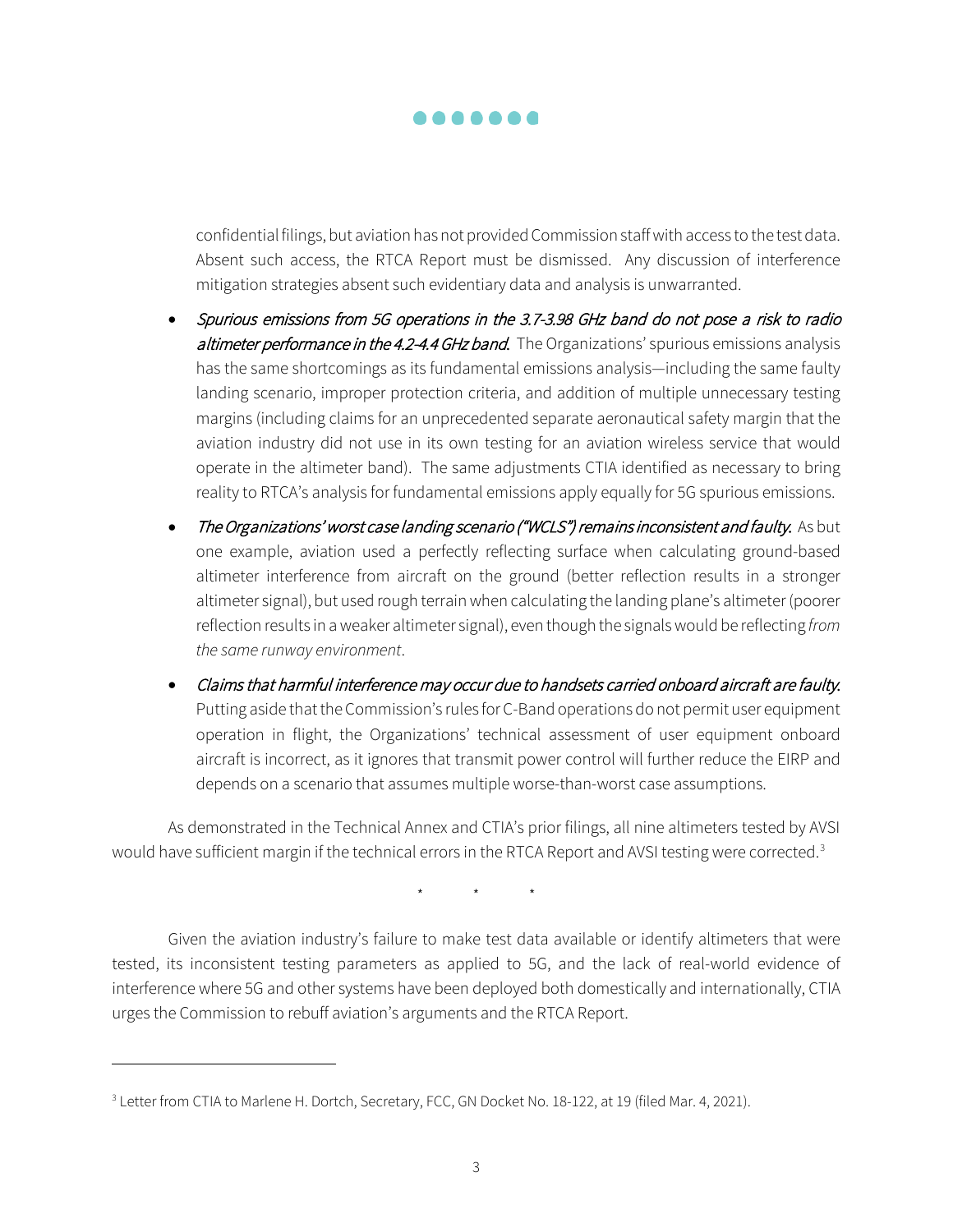

Pursuant to Section 1.1206(b) of the Commission's rules, a copy of this letter is being electronically submitted into the record of this proceeding. Please do not hesitate to contact the undersigned with any questions.

Sincerely,

*/s/ Kara Graves* Kara Graves Assistant Vice President, Regulatory Affairs

Doug Hyslop Vice President, Technology and Spectrum Planning

Attachment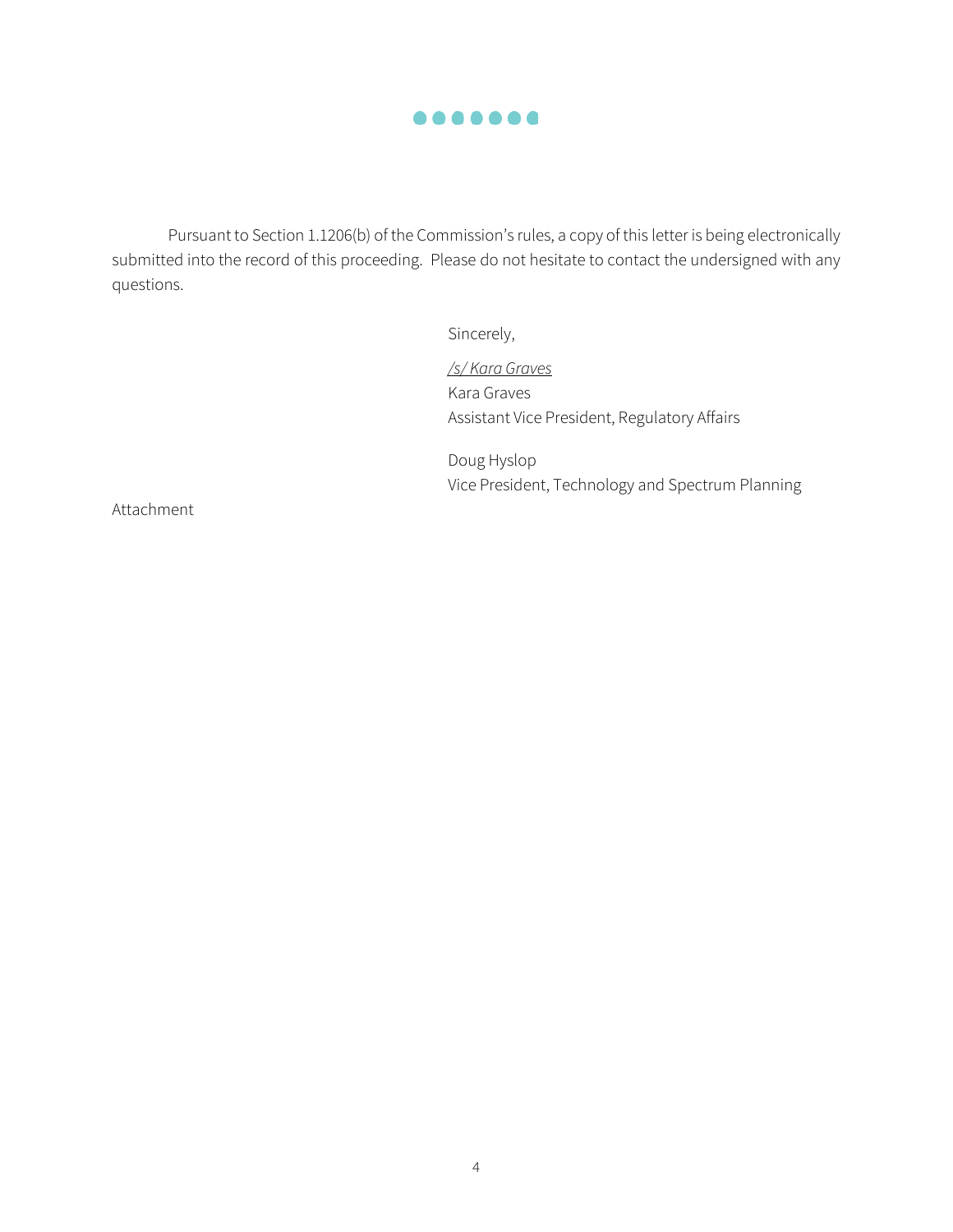# **Technical Annex: Radio Altimeters**



September 3, 2021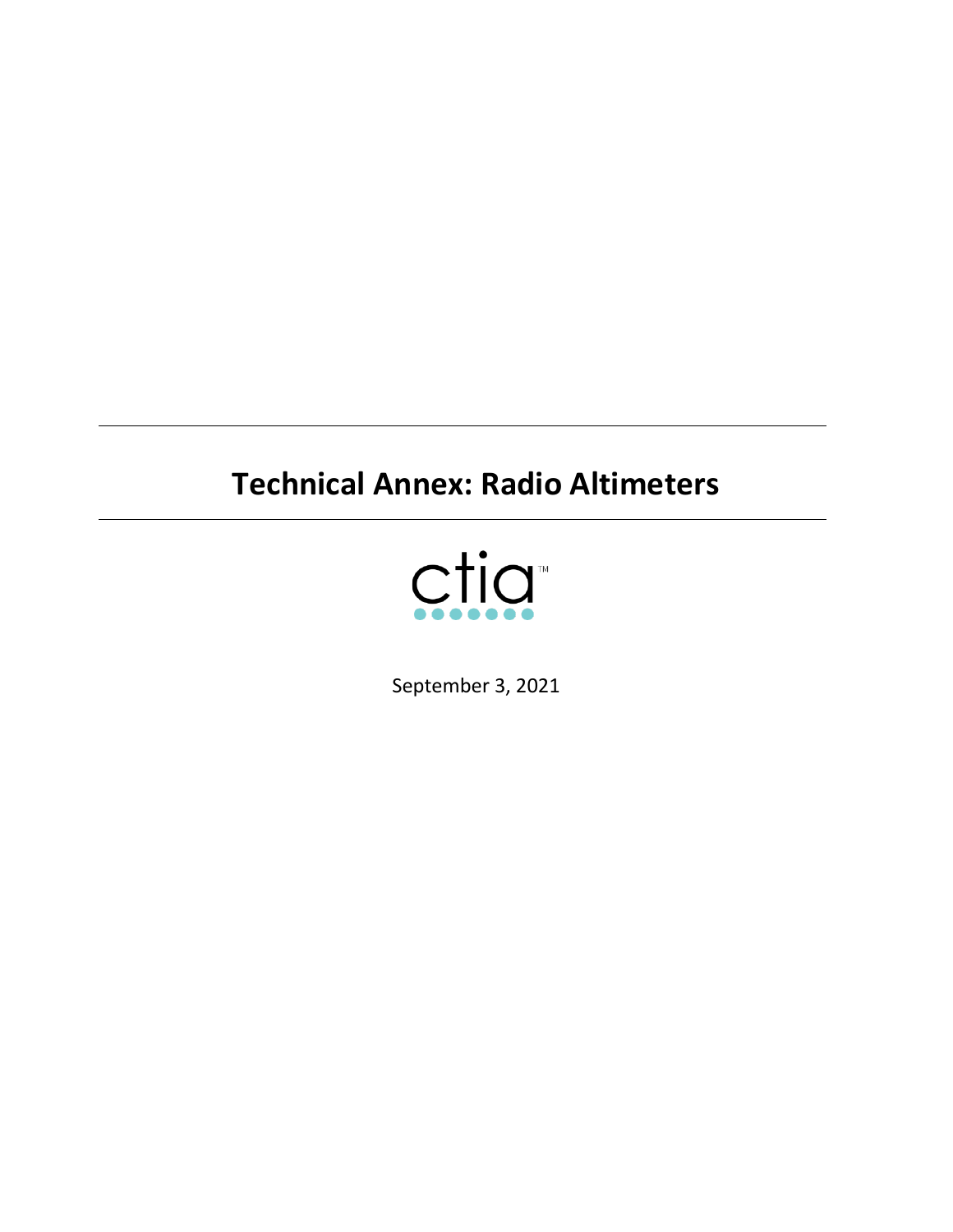# Table of Contents

| $\mathbf{1}$ . |                                                                                      |  |
|----------------|--------------------------------------------------------------------------------------|--|
|                |                                                                                      |  |
|                |                                                                                      |  |
| 2.             |                                                                                      |  |
| 3.             |                                                                                      |  |
|                | 3.1                                                                                  |  |
|                |                                                                                      |  |
|                |                                                                                      |  |
|                |                                                                                      |  |
|                |                                                                                      |  |
| 4.             |                                                                                      |  |
|                |                                                                                      |  |
|                | 4.2 Loop Loss Parameters Used by AVSI are Not Supported by Aviation Requirements  14 |  |
|                |                                                                                      |  |
|                |                                                                                      |  |
|                |                                                                                      |  |
|                | 4.6                                                                                  |  |
| 5.             |                                                                                      |  |
|                |                                                                                      |  |
|                |                                                                                      |  |
|                |                                                                                      |  |
| 6.             |                                                                                      |  |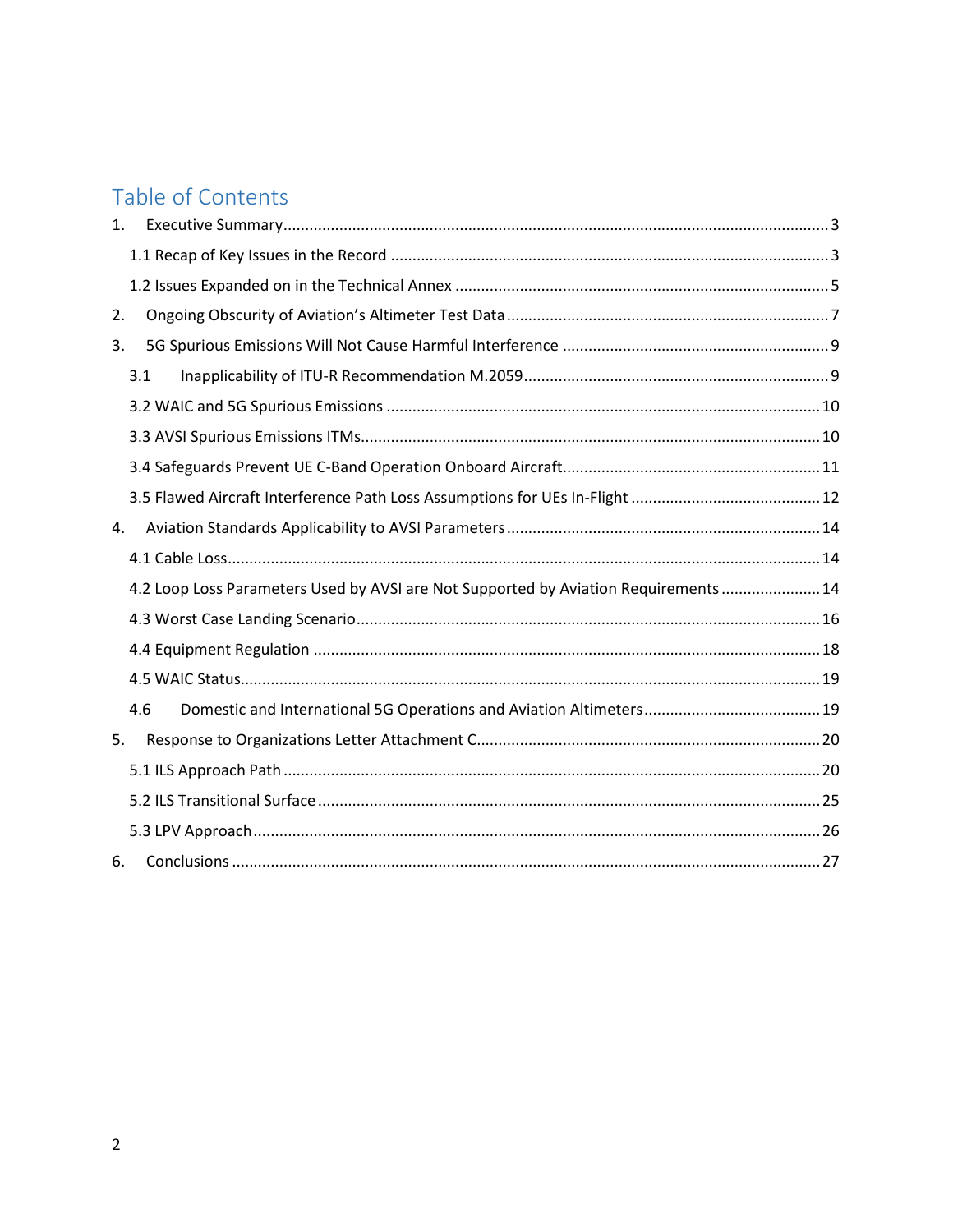### <span id="page-6-0"></span>1. Executive Summary

After years of consideration of the public record, the Federal Communications Commission—as the expert agency with a deep understanding and interest in ensuring services can coexist—determined in the 2020 C-Band Order that the 3.7 GHz technical rules and the spectral separation of at least 220 megahertz from radio altimeter operations "are sufficient to protect aeronautical services in the 4.2-4.4 GHz band."[1](#page-6-2) Aviation stakeholders, led by the Aerospace Vehicle Systems Institute ("AVSI"), engaged in subsequent testing that was submitted as the RTCA Report, relying on faulty parameters to make unverifiable claims. $2$  CTIA has filed numerous technical analyses that highlight these deficiencies and make clear that, if corrected, all of the altimeter models tested would not present a risk of harmful interference.

Several aviation organizations ("Organizations") filed a document in May 2021 making numerous incorrect claims regarding CTIA's showings on C-Band 5G / radio altimeter coexistence and the faults CTIA identified with the RTCA Report and the AVSI testing. [3](#page-6-4) This Technical Annex underscores the faults identified in the Organizations Letter and aviation's prior analyses and responds to further mischaracterizations and faulty technical claims made by aviation interests. As demonstrated herein and in CTIA's prior studies, all nine altimeters tested by AVSI would have sufficient margin if the technical errors in the RTCA Report and AVSI testing were corrected.

### <span id="page-6-1"></span>1.1 Recap of Key Issues in the Record

In multiple filings, CTIA has discussed at length numerous technical defects with the unrealistic inputs and conditions used in the AVSI testing and RTCA Report.<sup>[4](#page-6-5)</sup> Of note, aviation stakeholders have applied:

• *A made-up standard only to assess 5G.* To test C-Band 5G/radio altimeter coexistence, aviation devised a new testing standard that is more conservative than the Federal Aviation Administration ("FAA")'s existing altimeter performance requirements, TSO C87a, which references the European Organisation for Civil Aviation Equipment ("EUROCAE") ED-30

<span id="page-6-2"></span>l <sup>1</sup> *Expanding Flexible Use in the 3.7-4.2 GHz Band*, Report and Order and Order Proposing Modification, 35 FCC Rcd 2343 ¶ 395 (2020) ("C-Band Order").

<span id="page-6-3"></span><sup>2</sup> RTCA, *Assessment of C-Band Mobile Telecommunications Interference on Low Range Radar Altimeter Operations*, RTCA Paper No. 258-20/SC239-006 (rel. Sept. 18, 2020) ("RTCA Report").

<span id="page-6-4"></span><sup>&</sup>lt;sup>3</sup> Letter from Aerospace Industries Association, et al., to FCC, GN Docket No. 18-122, at 3 (filed May 12, 2021) ("Organizations Letter" or "Letter")*.*

<span id="page-6-5"></span><sup>4</sup> For a detailed analysis of the flaws identified by CTIA, *see* Letters from CTIA to Marlene H. Dortch, Secretary, FCC, GN Docket No. 18-122 (filed Aug. 26, 2020; Oct. 27, 2020; Oct. 30, 2020; Nov. 17, 2020; Dec. 7, 2020; and Mar. 4, 2021).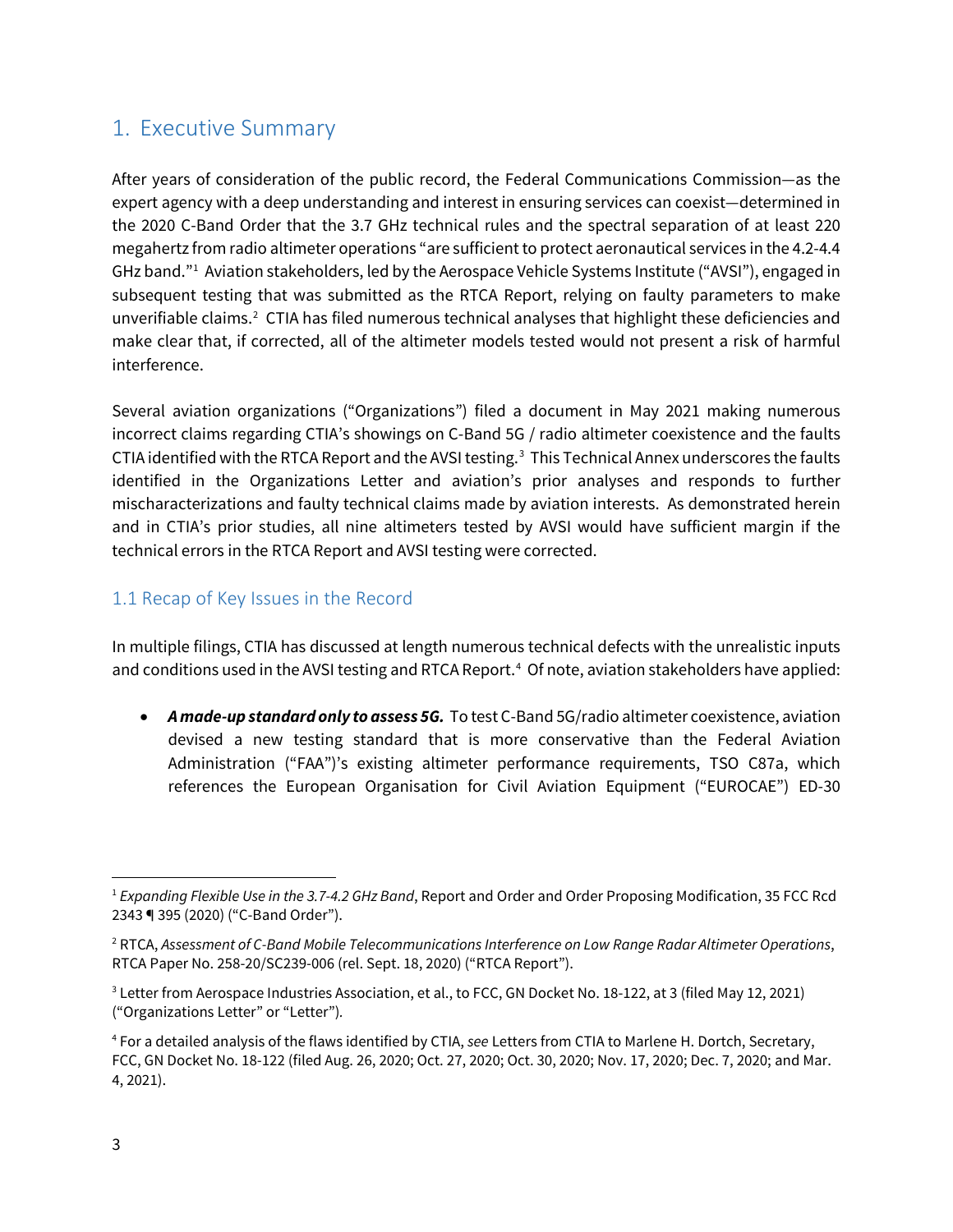requirements.<sup>5</sup> As a result of aviation's contrived testing parameters, altimeters operating to manufacturer specifications that match or come near to existing altimeter standards could fail *even with no C-Band 5G operations present*. [6](#page-7-1)

- *An amalgamation of worst-case performance that does not reflect any real-world circumstance.* Aviation's analysis was assembled by extracting the worst-performing data points from up to nine different altimeter types into a combined performance envelope (one for each of three altimeter categories: commercial, other fixed wing aircraft, and helicopters). This worst-case performance data represents a combined data set of altimeter models of unknown age, design, penetration, and condition.<sup>[7](#page-7-2)</sup> As CTIA previously noted, one poorly performing altimeter—which appears to have shown erratic behavior during testing and could be a faulty unit—may be driving aviation stakeholder claims.<sup>[8](#page-7-3)</sup>
- *Unrealistic landing scenarios.* Aviation applies a worst-case landing scenario ("WCLS") with settings and assumptions that are contradictory and do not match real-world situations. As but one example, aviation used a perfectly reflecting surface when calculating altimeter interference from aircraft on the ground (better reflection results in a stronger altimeter signal), but used a rough terrain when calculating the landing plane's altimeter (poorer reflection results in a weaker altimeter signal), even though the signals would be reflecting from the same runway environment. In the real world, radio propagation obeys the laws of physics, and the aviation industry's contrived and inconsistent environment does not exist in an actual landing scenario.<sup>9</sup> The AVSI test data underlying the RTCA Report employed incorrect inputs and conditions, making all conclusions based on AVSI data unreliable.
- *Unwarranted margins.* Aviation applies multiple unwarranted margins to its analysis that it did not apply when performing coexistence tests to assess an aviation wireless service that would operate in the altimeter band. For example, aviation applies a 6 dB aeronautical safety margin to the 4.2-4.4 GHz band, even though the Commission has never before incorporated an aeronautical safety margin in any interference protection analysis for spectrum that is so far removed in frequency from an aeronautical band. If the Commission were to apply an aeronautical safety margin to all spectrum incumbents at a distance of 220 to 500 megahertz from the edge of an aeronautical band, it would impact all spectrum below 2 GHz and 68 percent of spectrum below [10](#page-7-5) GHz. $^{10}$  Further, aviation applies margins attributed to

<span id="page-7-0"></span><sup>5</sup> *See, e.g.*, Letter from Andrew Roy, Aviation Spectrum Resources, Inc., et al., to Marlene H. Dortch, Secretary, FCC, GN Docket No. 18-122, at 2 (filed June 17, 2021) ("Organizations June 17 Letter").

<span id="page-7-1"></span><sup>6</sup> CTIA October 27, 2020 Analysis at 9-13; CTIA October 30, 2020 Analysis at 5; CTIA November 17, 2020 Analysis at 5; CTIA March 4, 2021 Analysis at 1.

<span id="page-7-2"></span> $7$  CTIA August 26, 2020 Analysis at 6; CTIA October 27, 2020 Analysis at 5, 6; CTIA October 30, 2020 Analysis at 6.

<span id="page-7-3"></span><sup>8</sup> CTIA March 4, 2021 Analysis, Presentation at 26.

<span id="page-7-4"></span><sup>9</sup> CTIA October 27, 2020 Analysis at 11, 12; CTIA October 30, 2020 Analysis at 8; CTIA November 17, 2020 Analysis at 8, 9, 15, 17; CTIA March 4, 2021 Analysis at 6, 9, 13, 14, 19, 27, 35.

<span id="page-7-5"></span><sup>&</sup>lt;sup>10</sup> CTIA October 27, 2020 Analysis at 13; CTIA October 30, 2020 Analysis at 7.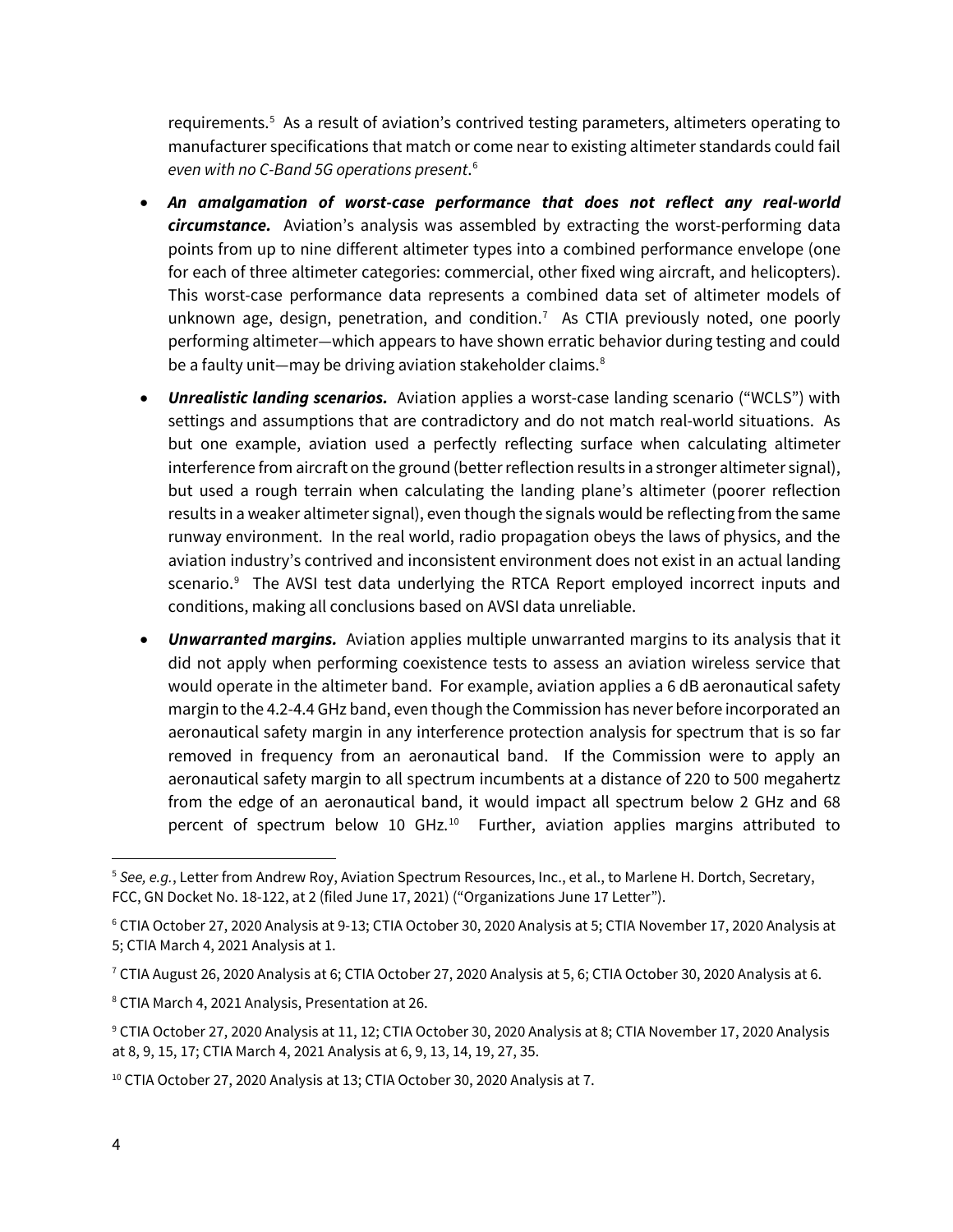measurement uncertainty (1 dB), and for manufacturing tolerances and environmental conditions (4 dB), $<sup>11</sup>$  which have triggered questions regarding empirical evidence to support</sup> such margins.<sup>[12](#page-8-2)</sup>

These are but a handful of the failings in the aviation industry's overall analysis on C-Band 5G/aviation coexistence. And the Organizations' recent filings do not overcome CTIA's showings that aviation's interference analysis is faulty and should be disregarded.

### <span id="page-8-0"></span>1.2 Issues Expanded on in the Technical Annex

This CTIA Technical Annex goes further to address the Organizations' latest refusal to provide underlying data, reiterate fundamental mistakes in their analysis, and critique their most recent filings in defense of their flawed showings. Notably, as detailed in this Technical Annex:

- *Transparency is paramount for a fact-based engineering analysis, but to this day aviation stakeholders have refused even to identify the altimeters that were tested, let alone submit into the record individual altimeter performance data.* Without such basic information, neither the wireless stakeholders nor the Commission can reproduce the tests, nor can they independently verify whether the altimeters tested were operating consistent with manufacturer specifications, or if they are representative of installed equipment on aircraft, for example. The Commission has a process for confidential filings, but aviation has not provided Commission staff with access to the individualized test data.
- *Spurious emissions from 5G operations in the 3.7-3.98 GHz band do not pose a risk to altimeter performance in the 4.2-4.4 GHz band.* Aviation's spurious emissions analysis is plagued by the same shortcomings as its fundamental emissions analysis, including the same faulty landing scenario, improper protection criteria, addition of multiple unnecessary testing margins, and a separate aeronautical safety margin.<sup>[13](#page-8-3)</sup> Further, aviation stakeholders have applied criteria from ITU-R Recommendation M.2059 which, as explained below, only provides guidance on altimeter performance at maximum reporting altitude and thus is not appropriate for analyzing interference at the lower altitudes used in the RTCA Report.
- *Claims that harmful interference may occur due to handsets carried onboard aircraft are faulty.* Aviation claims that harmful interference may occur due to handsets carried on board aircraft,<sup>[14](#page-8-4)</sup> but the analysis is faulty for several reasons. First, handheld cellular devices must be in airplane mode when in flight. Second, in any event, end user devices

 $\overline{a}$ 

<span id="page-8-1"></span><sup>&</sup>lt;sup>11</sup> Aviation also backed off the power threshold by 1 dB, for a total "test margin" of 6 dB.

<span id="page-8-2"></span><sup>&</sup>lt;sup>12</sup> Organizations June 17 Letter at 9.

<span id="page-8-3"></span><sup>13</sup> *Id*. at B-2.

<span id="page-8-4"></span><sup>14</sup> *Id*. at B-3.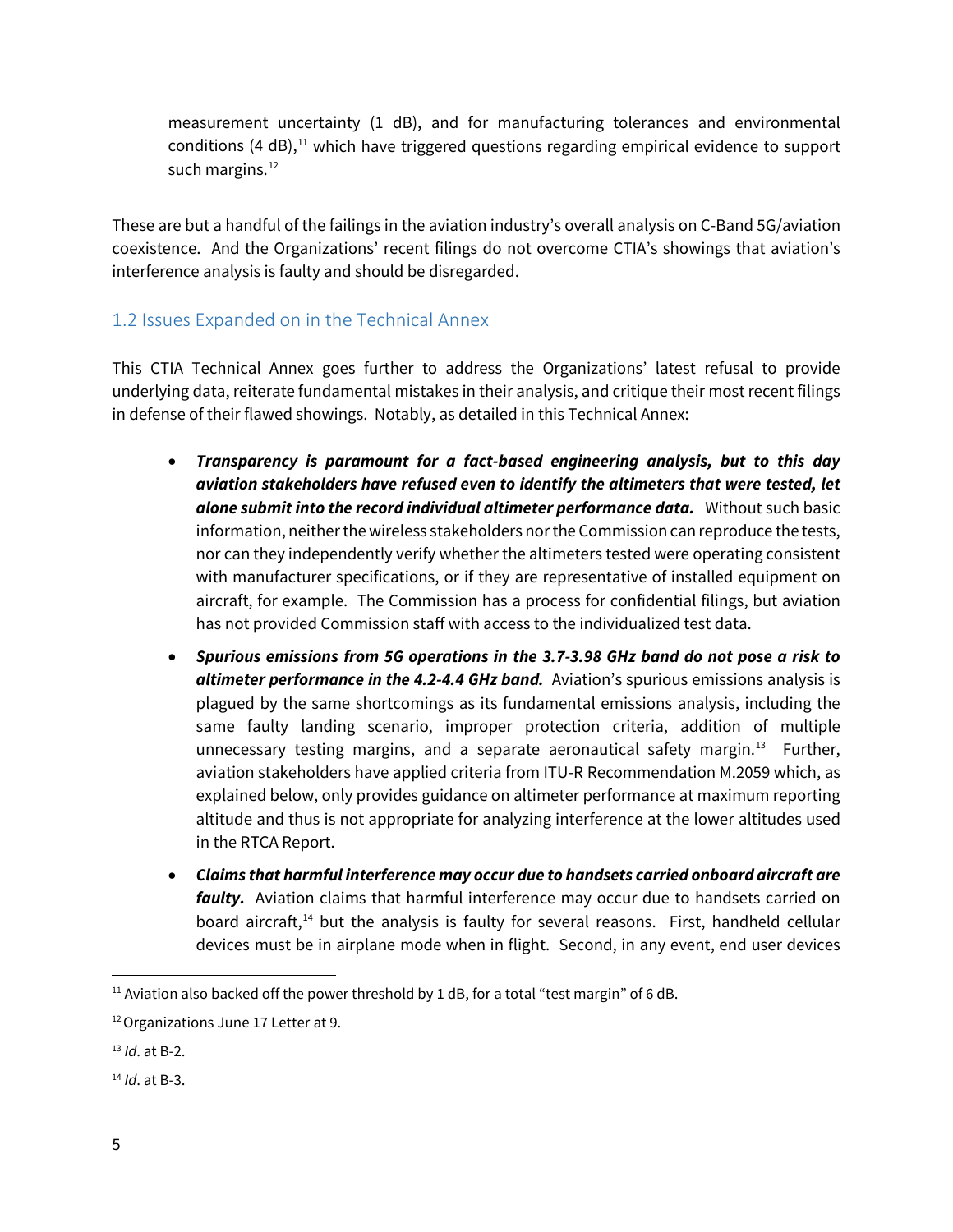cannot attach to a network unless they receive a downlink signal with sufficient signal quality, and an end user device that is not connected to the system will not transmit (and thus will not risk causing interference). Third, transmit power control will further reduce the EIRP. Fourth, RTCA assumes five handsets transmitting simultaneously, all at maximum power, and all located at exactly the same worst-case location within the aircraft.<sup>15</sup> This scenario depends on multiple worse-than-worst case assumptions.

- *The WCLS analysis remains inconsistent and faulty.* Aviation's missed approach scenarios continue to mis-apply fundamental elements.<sup>16</sup> Namely, any landing scenario—whether a successful landing or a missed approach—must account for the smooth terrain that exists on a runway. Smooth terrain better reflects the altimeter signal and provides a stronger altimeter signal at the aircraft receiver, as opposed to rough terrain, which tends to scatter the altimeter signal. But aviation's WCLS analysis incorporates rough terrain over the runway when assessing the received altimeter signal levels (but not in its assessment of altimeter interference levels from aircraft on the ground), and this is not a real-world scenario, even for missed approaches. Beyond the runway, an aircraft experiencing a missed approach may encounter rough terrain but would not be subject to the aggregate interference from ground-based altimeters. Again, the Organizations' filing ignores realworld operations. Aviation has recently claimed that CTIA piles "best case upon best case," a misleading claim to disguise the completely unrealistic scenarios used by the Organizations.
- *CTIA's analyses apply to all three categories of radio altimeters.* The Organizations incorrectly claim that CTIA's critique of worst case landing analysis is limited solely to the case for Category 1 (large commercial transport aircraft), and not Category 2 (other fixed wing) or Category 3 (helicopter).<sup>17</sup> But AVSI applied WCLS to both Category 1 and 2 aircraft with the same aerodrome configuration for both, and CTIA's analyses apply equally to AVSI's Category 2 WCLS testing, as noted in CTIA's March 4 letter.<sup>18</sup> Additionally, CTIA previously submitted a ten-page response to aviation's helicopter (air ambulance) study that focused on Category 3 altimeters.<sup>[19](#page-9-4)</sup> And CTIA's March 4 filing expressly stated that Category 3 altimeters "would also have a positive margin," or no interference, and observed that the Category 3 testing would be identical to the Category 2 testing, with the exception of the interference from the ground-based altimeters.<sup>20</sup>

<span id="page-9-0"></span><sup>&</sup>lt;sup>15</sup> RTCA Report at 30.

<span id="page-9-1"></span><sup>&</sup>lt;sup>16</sup> Organizations Letter at B-6.

<span id="page-9-2"></span><sup>17</sup> *Id*. at B-8.

<span id="page-9-3"></span><sup>&</sup>lt;sup>18</sup> CTIA March 4, 2021 Analysis at 19.

<span id="page-9-4"></span><sup>&</sup>lt;sup>19</sup> CTIA August 26, 2020 Analysis.

<span id="page-9-5"></span><sup>20</sup> CTIA March 4, 2021 Analysis at 19.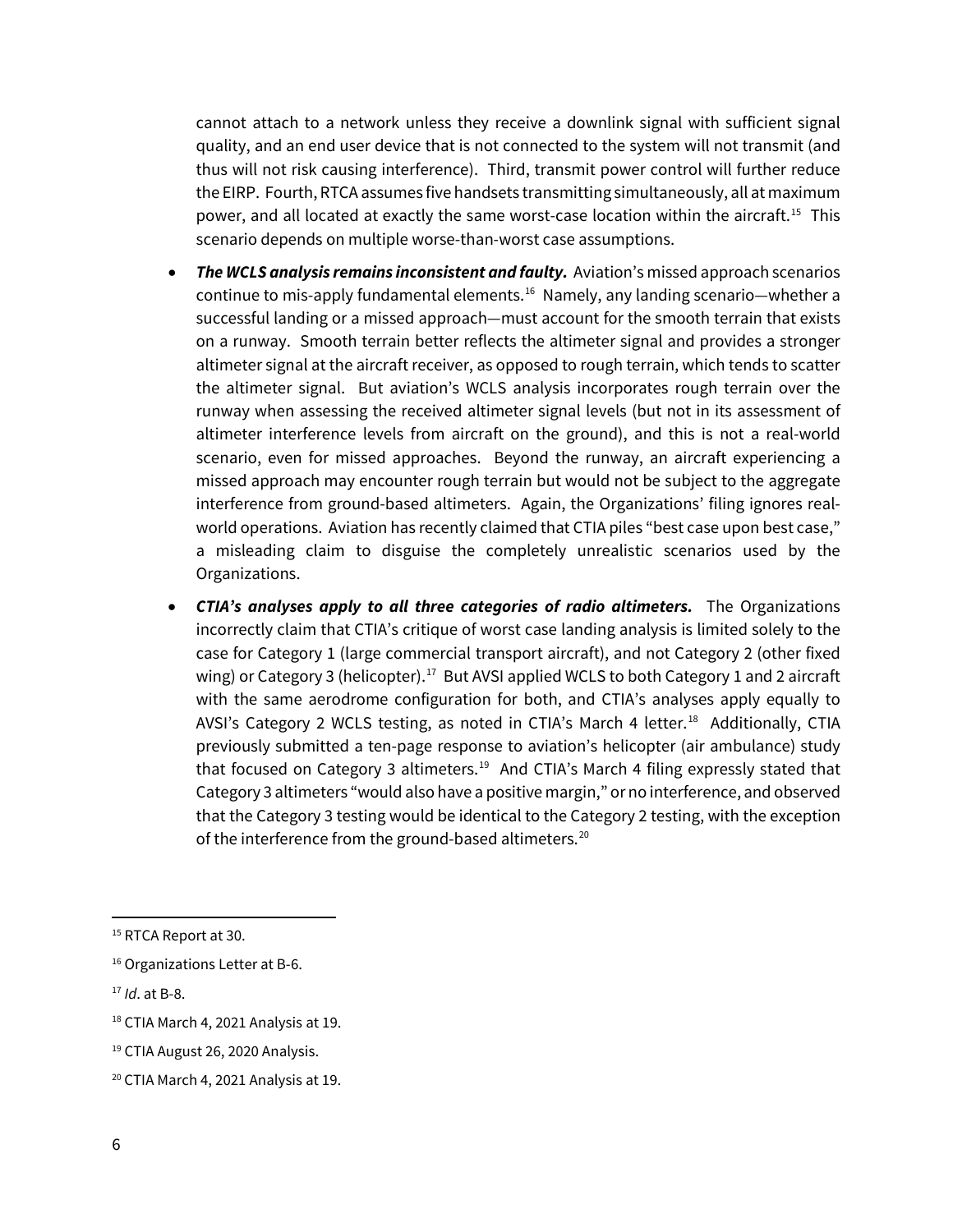• *Aviation fails to adequately address different treatment afforded to Wireless Avionics Intra-Communication ("WAIC") as compared to 5G.* CTIA has pointed out the difference in the way that aviation has treated interference analysis for WAIC, a desired aviation improvement operating within the 4.2-4.4 GHz band, as compared to 5G in the C-Band. For example, AVSI applied cable loss values to the 5G analysis that were considered at length and determined *not to apply* in the WAIC context as part of the International Civil Aviation Organization ("ICAO"). Further, for WAIC, AVSI tested each power level setting for 10 minutes, while for 5G the test time for each power level was 7 seconds. Aviation claims that in either case, the 2% relative accuracy threshold criterion allows for the exclusion of occasional outliers, if they occur.<sup>[21](#page-10-1)</sup> However, because of the differing test durations, for 5G operations AVSI would consider four "outliers" to be harmful interference, whereas the WAIC testing would permit up to 360 "outliers" before being considered harmful interference. The Organizations attempt to dismiss CTIA's concerns by asserting that the WAIC study is preliminary and interim in nature, $^{22}$  $^{22}$  $^{22}$  but it was not, as AVSI shared test results with ICAO over the course of a two-and-a-half year period, $^{23}$  $^{23}$  $^{23}$  and as recently as August 2019. If the WAIC analysis was wrong, aviation should withdraw its earlier analysis and stay any efforts to pursue an allocation for WAIC.

For all these reasons, aviation's filings cannot be deemed valid evidence that stakeholders and the Commission can rely on.

# <span id="page-10-0"></span>2. Ongoing Obscurity of Aviation's Altimeter Test Data

A fundamental concern exists with aviation's advocacy on C-Band 5G / altimeter coexistence: the lack of visibility into the altimeter testing data collected by AVSI.

Transparency is paramount for a fact-based engineering analysis, but to this day aviation has not identified the altimeters that were tested, let alone submitted into the record any individual altimeter performance data. Without such basic information, neither the wireless stakeholders nor the Commission can reproduce the tests, nor can they independently verify whether the altimeters tested were operating consistent with manufacturer specifications, if the altimeters tested were certified by either the FAA or the Commission for operation in the 4.2-4.4 GHz band, or if they are representative of installed equipment on aircraft. The RTCA Report would likely not stand up to a fair peer review because of the lack of data necessary to repeat the analyses.

<span id="page-10-1"></span><sup>&</sup>lt;sup>21</sup> Organizations June 17 Letter at 5.

<span id="page-10-2"></span><sup>22</sup> Organizations Letter at 4.

<span id="page-10-3"></span><sup>&</sup>lt;sup>23</sup> See WAIC Radio Altimeter Interference Susceptibility Testing, ICAO FSMP WG4, ICAO APAC, March 29-April 7, 2017; Radio Altimeter-WAIC Interference Susceptibility Testing Status Update, FSMP WG9, ICAO Montreal, Canada, 22-30 August 2019.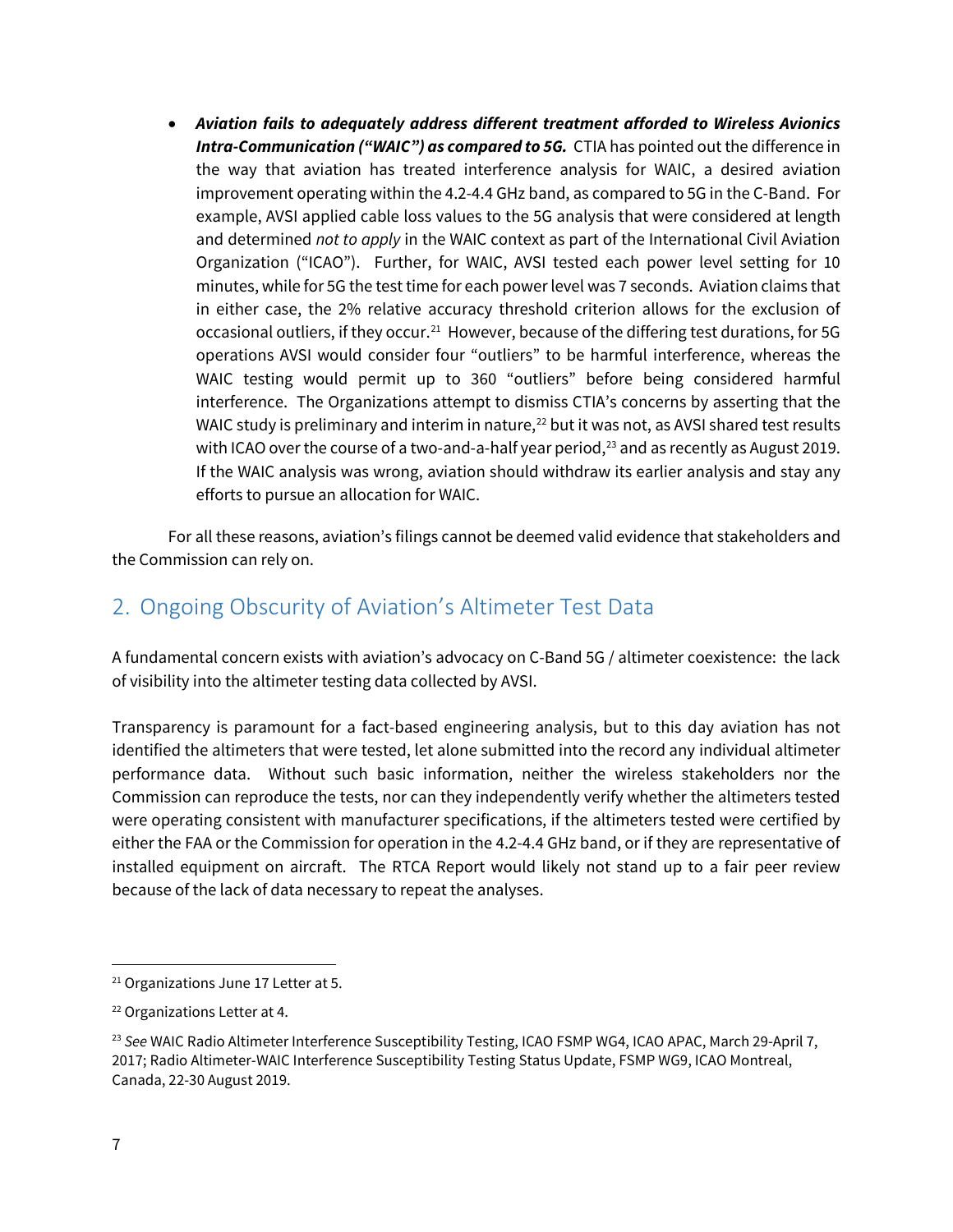The Organizations Letter continues to misinform the Commission and all stakeholders by stating that "[n]o data has been withheld" and that "[a]ll data received from AVSI in preparation of the [RTCA] Report was publicly disclosed in the [RTCA] Report itself."[24](#page-11-0) This cleverly crafted statement shrouds the facts. The RTCA Report relies entirely on data that RTCA received from AVSI, but AVSI only provided summary, aggregated data to RTCA.[25](#page-11-1) While RTCA may have provided "[a]ll data" it received from AVSI, it is at best misleading to claim that "[n]o data has been withheld."<sup>26</sup> Commission staff must have access to the data underlying the RTCA Report, as the aviation industry's findings cannot be relied on without adequate transparency and review. The Commission has a process for confidential filings, but aviation has not provided Commission staff with access to the test data. Absent access, the RTCA Report must be dismissed.

The aviation industry's concerns about flight safety are undercut by its unwillingness to share the underlying individualized test data, which was collected in a "black box" testing process. The testing process applied external stimuli to a closed system and observed the resulting behavior—a process that does not reveal manufacturer proprietary information. Aviation stakeholders have no valid reason for withholding individual altimeter black box test data. As previously noted by CTIA, there may be one poorly performing altimeter—which may be a faulty unit—driving all of aviation stakeholder claims. [27](#page-11-3)

While the lack of transparency has hindered the ability for any party to derive meaningful information from the Report, the obscured test data has a further fault. As CTIA has noted in previous studies, the AVSI test inputs, conditions, and pass/fail criteria deviated from aviation performance requirements, and reflected unrealistic flight scenarios. The AVSI test data underpinning the RTCA Report is flawed,

<span id="page-11-3"></span><sup>27</sup> CTIA March 4, 2021 Analysis, Presentation at 26.

 $\overline{\phantom{a}}$ 

<span id="page-11-0"></span> $24$  Organizations Letter at 3. Even more perplexing, the Organizations Letter responds to concerns of transparency only in the context of the RTCA Report, but oddly, RTCA is not a signatory to the letter; AVSI is, and it has the individual altimeter test data that could provide the FCC and interested parties with greater insight into altimeter performance, but it uses the RTCA Report as cover.

<span id="page-11-1"></span><sup>25</sup> RTCA Report at 152, *attached to* Letter from Terry McVenes, RTCA, Inc., to Marlene Dortch, Secretary, FCC, GN Docket No. 18-122 (filed Oct. 20, 2020) ("RTCA SC-239 received summary data from AVSI and is not able to provide individual altimeter performance data.").

<span id="page-11-2"></span> $26$  The Organizations reference RTCA as a multi-stakeholder group, but RTCA is an aviation organization, and RTCA's Special Committee 239 (SC-239)—which formed a 5G Task Force to study 5G/aviation coexistence—itself stated "[t]he 5G interference report is envisioned to provide *an aviation industry technical position* for spectrum regulators." SC-239, Terms of Reference, Rev. 1, at 3 (Dec. 17, 2020)[, https://www.rtca.org/wp](https://www.rtca.org/wp-content/uploads/2020/12/SC-239-TOR-Rev-1-Approved-12-17-2020.pdf)[content/uploads/2020/12/SC-239-TOR-Rev-1-Approved-12-17-2020.pdf](https://www.rtca.org/wp-content/uploads/2020/12/SC-239-TOR-Rev-1-Approved-12-17-2020.pdf) (emphasis added). In contrast, the C-Band Multi-Stakeholder Group constituted a cross-industry Technical Working Group-3 ("TWG-3") to address 5G/altimeter coexistence. TWG-3 was co-chaired by aviation and wireless industry representatives and was comprised of 29 different companies and associations across the aviation industry, wireless service providers and manufacturers, cable providers, Wireless Internet Service Providers, and others, with membership evenly split across aviation and wireless interests. Within TWG-3, the RTCA Report was not a consensus document. *See* Letter from C-Band Technical Working Group 3 - 5G / Aviation Coexistence to FCC, GN Docket No. 18-122 (filed Nov 16, 2020).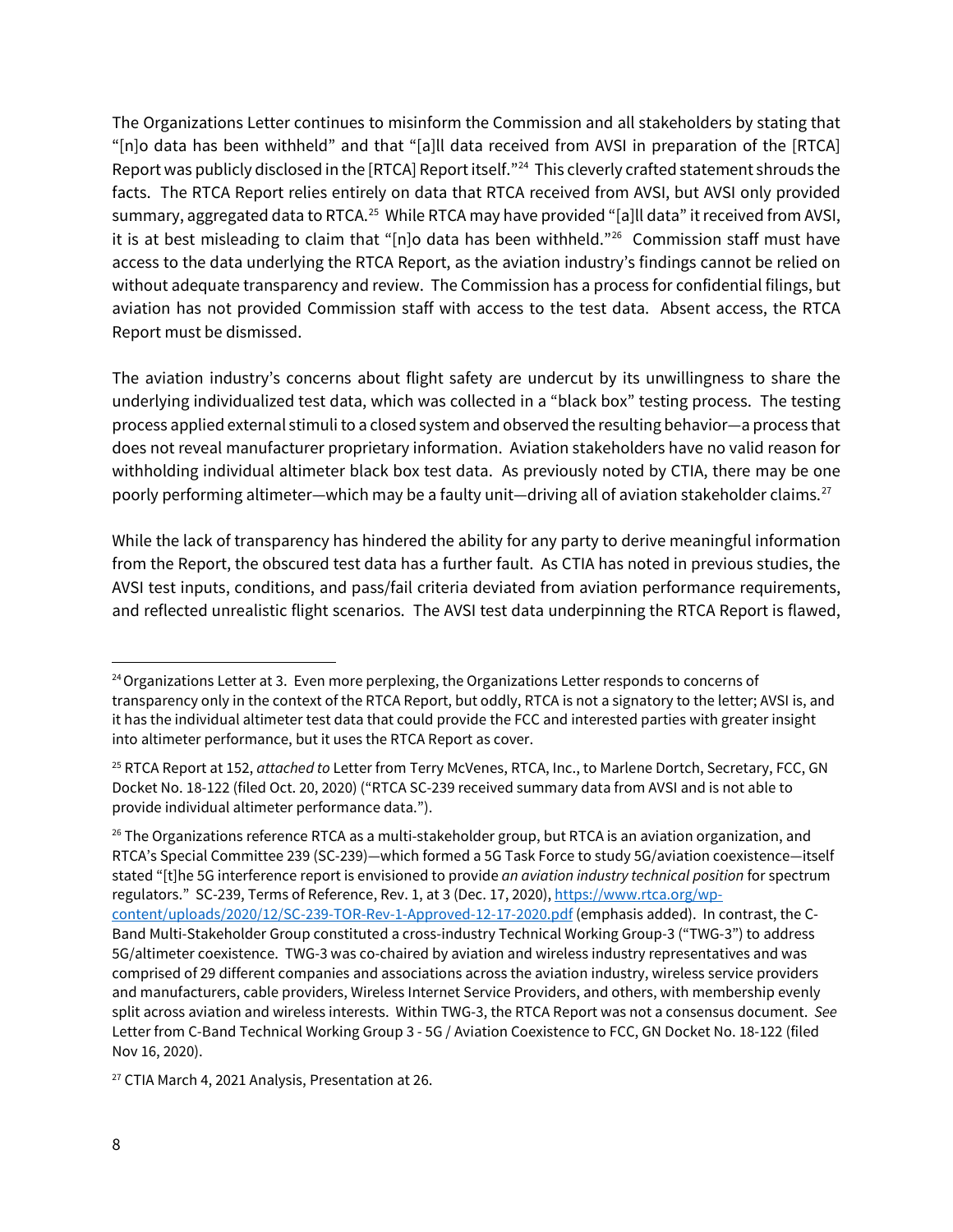and claims based on the flawed data are unfounded. Further discussion of the CTIA analyses,the errors in the aviation filing, and correction to the Organizations' false claims are provided below.

# <span id="page-12-0"></span>3. 5G Spurious Emissions Will Not Cause Harmful Interference

Spurious emissions from 5G operations in the 3.7-3.98 GHz band do not pose a risk to altimeter performance in the 4.2-4.4 GHz band, contrary to claims in the Organizations Letter. CTIA's filings with the Commission note deficiencies in the test setup, modeling, and conclusions of the RTCA Report. These deficiencies apply equally to the overload (fundamental emissions) and desensitization (spurious emissions) cases. CTIA's March 4, 2021 filing provides the math for the overload case because the claimed overload exceedance was higher; since the same corrections apply to the desensitization case, the same analysis shows that 5G spurious emissions will not affect altimeter performance.

### <span id="page-12-1"></span>3.1 Inapplicability of ITU-R Recommendation M.2059

The Organizations Letter reiterated RTCA's flawed analysis, [28](#page-12-2) relying on the International Telecommunication Union – Radiocommunication ("ITU-R") Recommendation M.2059 ("ITU-R Rec. M.2059"),<sup>[29](#page-12-3)</sup> which provides protection criteria and RF performance characteristics for representative analog and digital radio altimeters. The Organizations Letter summarized RTCA's conclusions regarding 5G user equipment ("UE") fundamental and spurious emissions relative to the protection criteria in ITU-R Rec. M.2059. [30](#page-12-4)

RTCA's analysis was critically flawed, both for the 5G base station analysis and for the UE $^{31}$  $^{31}$  $^{31}$  analysis: ITU-R Rec. M.2059 only provides guidance of altimeter performance at maximum reporting altitude,<sup>[32](#page-12-6)</sup> but the 5G conditions assessed by RTCA were at much lower heights. While 5G signal levels are stronger at lower altitude, so are reflected radio altimeter signals. As the RTCA Report recognized, altimeter

 $\overline{a}$ 

<span id="page-12-2"></span><sup>28</sup> Organizations Letter at B-3.

<span id="page-12-3"></span><sup>&</sup>lt;sup>29</sup> Recommendation ITU-R M.2059, Operational and Technical Characteristics and Protection Criteria of Radio Altimeters Utilizing the Band 4200-4400 MHz (02/2014).

<span id="page-12-4"></span><sup>&</sup>lt;sup>30</sup> Organizations Letter at B-3, Table 1.

<span id="page-12-5"></span><sup>&</sup>lt;sup>31</sup> User equipment onboard an aircraft will be inoperable at the maximum reporting altitude. The UE must be attached to a ground network in order to transmit, and ground networks do not provide a sufficient signal to permit a UE to connect at several thousand feet above the ground.

<span id="page-12-6"></span><sup>&</sup>lt;sup>32</sup> ITU-R Rec.M.2059 defined the overload threshold as the 1 dB compression point of the receiver front end. A 1 dB compression means external energy entering the receiver front end is sufficient to raise the minimum detectable desired signal by 1 dB. Thus, by definition, the overload thresholds in ITU-R Rec.M.2059 apply to the maximum reporting altitude of the altimeter. The same reasoning applies to the spurious emissions threshold derivation.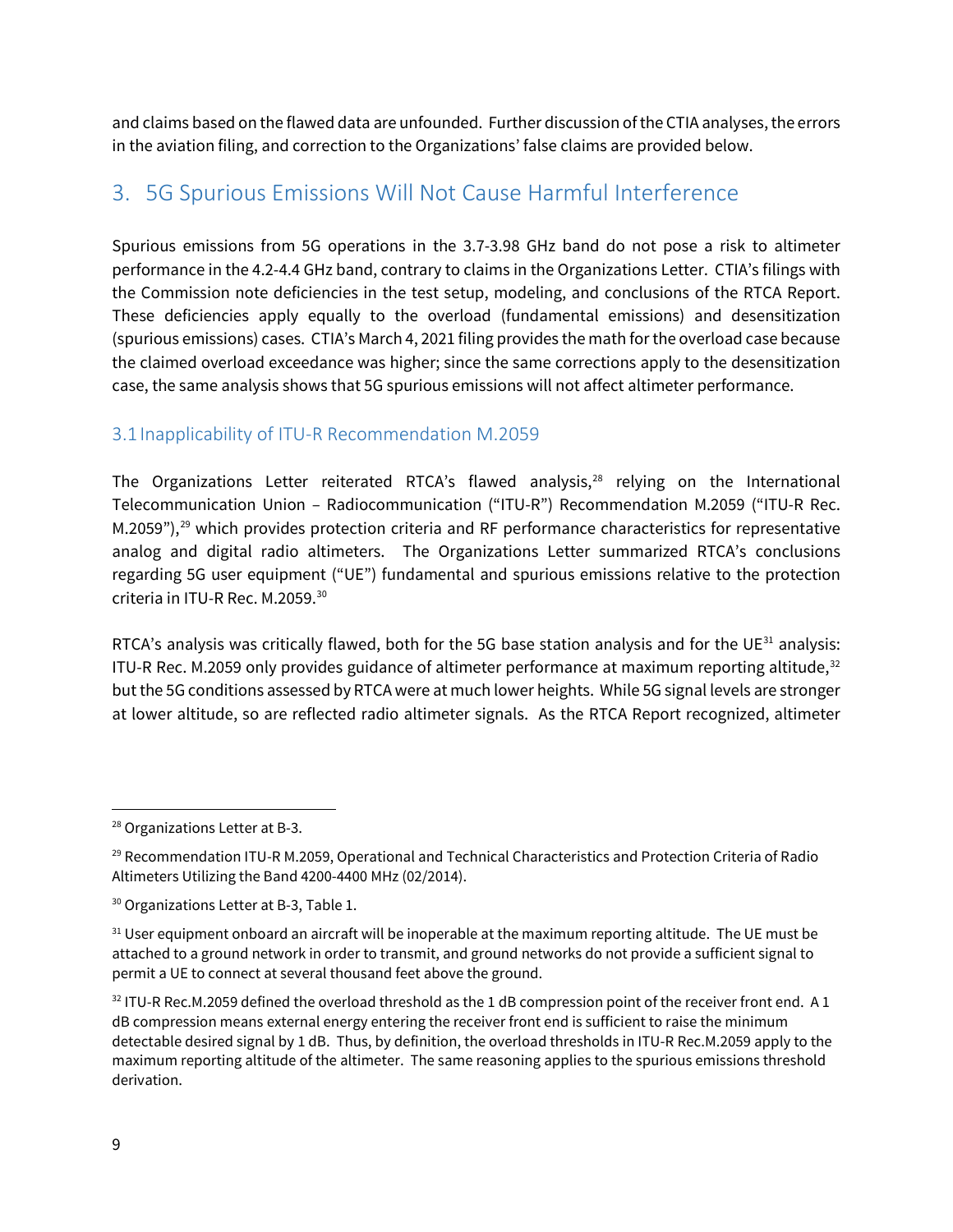performance is significantly improved at the lower altitudes where 5G is strongest.<sup>33</sup> As a result, the RTCA calculations relying on M.2059 significantly overestimated interference to radio altimeters.

### <span id="page-13-0"></span>3.2 WAIC and 5G Spurious Emissions

The Organizations Letter misunderstands CTIA's comparison of WAIC and 5G spurious emissions.<sup>[34](#page-13-3)</sup> CTIA observed that results that logically should have been the same were not. AVSI's WAIC test placed an orthogonal frequency-division multiplexing ("OFDM") transmission within the altimeter passband, and increased the power until desensitization occurred. AVSI's 5G testing for spurious emissions followed the exact same procedure—placing an OFDM transmission within the altimeter passband, and increasing the power until desensitization occurred. The test approaches were identical, and in an unbiased testing environment, should have yielded identical results. But the results were not identical—a clear red flag—due to AVSI's unjustified use of more strict inputs for 5G and extraneous margins.

### <span id="page-13-1"></span>3.3 AVSI Spurious Emissions ITMs

AVSI measured the spurious emissions resilience of nine altimeters. Rather than providing the underlying data that would enable third-party evaluation of aviation's claims, AVSI instead selected the worst data point of all altimeters, conditions, and altitudes and provided RTCA with a sanitized Interference Tolerance Mask ("ITM") for each of three altimeter categories. The ITMs included 6 dB of margin added on top of test conditions more harsh than prior aviation testing, as noted in CTIA's March 4, 2021 study.<sup>35</sup> AVSI's claimed spurious emissions ITMs are invalid due to the numerous flaws in the test methodology and test conditions. A summary of the technical flaws in AVSI's spurious emissions testing is provided in Table 3-1 for the landing scenario.

| <b>Attribute</b>      | Error (dB) | <b>Explanation</b>                             |
|-----------------------|------------|------------------------------------------------|
| <b>Test Margin</b>    | 6          | EUROCAE ED-30 does not require test margin.    |
| Safety Margin         | 6          | Inappropriate for transmissions >200 MHz away. |
| Loop Loss             | 6          | Adjusted per ED-30 guidance.                   |
| Landing Height        | 16         | Corrected height has lower loop loss.          |
| Runway Surface        | 20         | Runway surface reflectivity is better.         |
| Other RA Interference | 24         | Per 5G Americas analysis.                      |
| <b>Total Error</b>    | 78         |                                                |

**Table 3-1: AVSI Technical Errors in Landing Scenario[36](#page-13-5)**

 $\overline{\phantom{a}}$ 

<span id="page-13-2"></span><sup>&</sup>lt;sup>33</sup> RTCA Report at 50, Section 9.1.1 ("As expected, the ITM decreases with increasing altitude as the altimeters become more sensitive."). Restating this sentence, the altimeter overload and spurious emissions performance improves at lower altitudes as the altimeters become less sensitive.

<span id="page-13-3"></span><sup>&</sup>lt;sup>34</sup> Organizations Letter at B-11.

<span id="page-13-4"></span><sup>&</sup>lt;sup>35</sup> CTIA March 4, 2021 Analysis, Presentation at 5.

<span id="page-13-5"></span><sup>36</sup> "Other RA Interference" at realistic landing heights as derived in *Mid-band Spectrum & the Coexistence with Radio Altimeters*, 5G AMERICAS, at 22 (July 21, 2021)[, https://www.5gamericas.org/wp-](https://www.5gamericas.org/wp-content/uploads/2021/07/Presentation-Mid-Band-Spectrum-and-the-Co-Existence-with-Radio-Altimeters.pdf)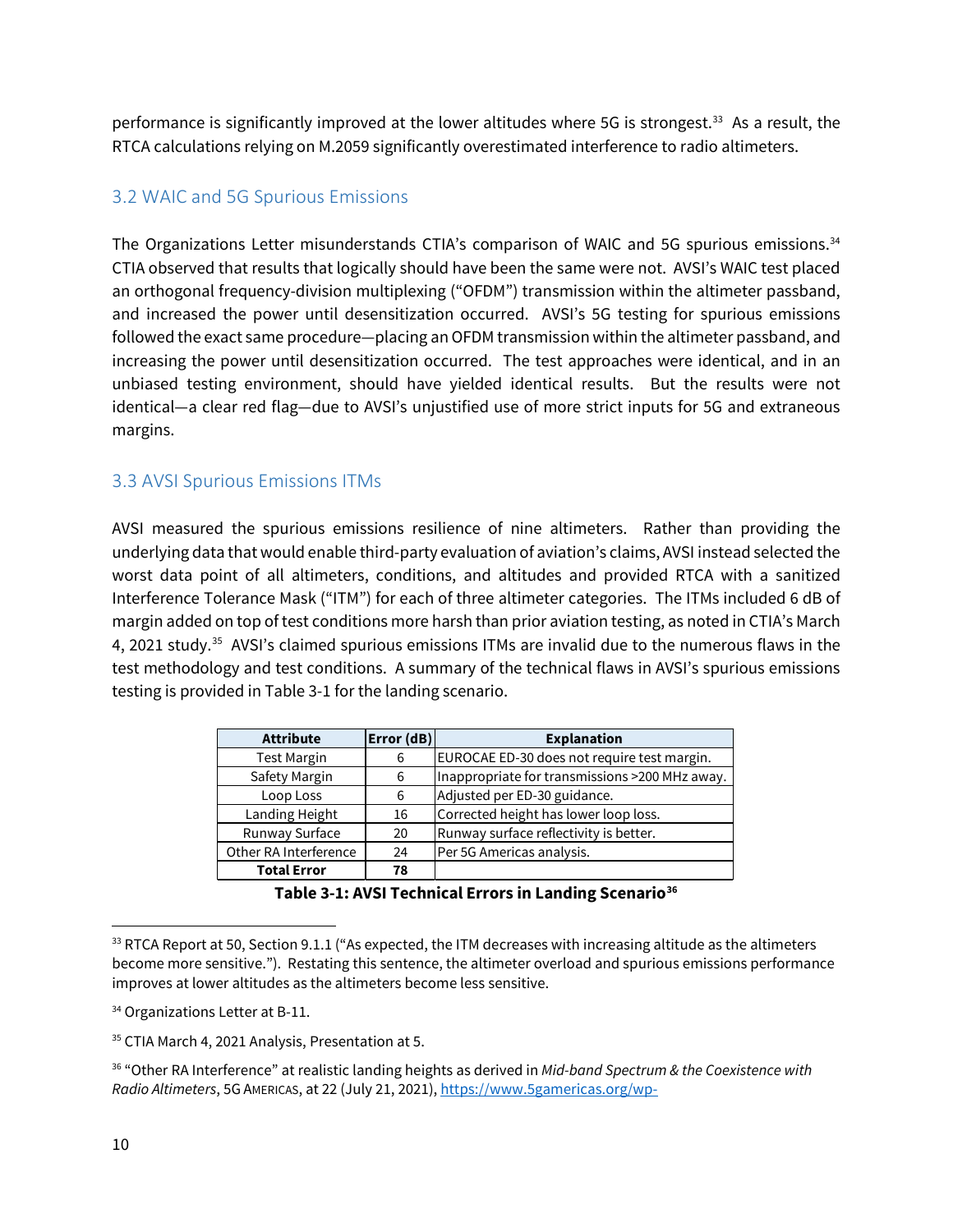AVSI's testing errors significantly exaggerated the altimeter's susceptibility to spurious emissions in landing scenarios. With the corrections provided in Table 3-1, tens of dBs of margin would be available instead, for low-altitude cases of 5G base station and UE spurious emissions.

At higher altitudes where the radio altimeter's receiver is more sensitive, the 5G base station signal level is weaker. Corrections to AVSI's flawed setup are provided in Table 3-2 for this situation of base station spurious emissions at high altitudes.

| <b>Attribute</b>   | Error(dB) | <b>Explanation</b>                             |
|--------------------|-----------|------------------------------------------------|
| <b>Test Margin</b> | 6         | EUROCAE ED-30 does not require test margin.    |
| Safety Margin      | 6         | Inappropriate for transmissions >200 MHz away. |
| Loop Loss          | 6         | Adjusted per ED-30 guidance.                   |
| 5G Base Station    | 14        | Per March 4, 2021 CTIA study.                  |
| <b>Total Error</b> | 32        |                                                |

**Table 3-2: AVSI Testing Errors for High Altitude 5G BS Spurious Emissions**

At higher altitudes, the RTCA Report claimed at most a 2 dB exceedance for base station spurious emissions.<sup>37</sup> After adjusting per the AVSI testing errors in Table 3-2, 30 dB of margin would be available.

### <span id="page-14-0"></span>3.4 Safeguards Prevent UE C-Band Operation Onboard Aircraft

Finally, in the case of 5G UE spurious emissions at high altitude, there are multiple safeguards in place, which CTIA explained to RTCA prior to RTCA's adoption of the RTCA Report. First and foremost, the C-Band allocation in the FCC Table of Allocations is designated as "Mobile, except aeronautical mobile."[38](#page-14-2)

Second, handheld cellular devices must be in airplane mode when in flight, per FCC Title 47, Part 22.925, which includes this notice: "The use of cellular telephones while this aircraft is airborne is prohibited by FCC rules, and the violation of this rule could result in suspension of service and/or a fine. The use of cellular telephones while this aircraft is on the ground is subject to FAA regulations."[39](#page-14-3) While the FAA has expanded the use of personal electronic devices to all phases of flight, passengers must "use

l [content/uploads/2021/07/Presentation-Mid-Band-Spectrum-and-the-Co-Existence-with-Radio-Altimeters.pdf](https://www.5gamericas.org/wp-content/uploads/2021/07/Presentation-Mid-Band-Spectrum-and-the-Co-Existence-with-Radio-Altimeters.pdf) ("5G Americas White Paper").

<span id="page-14-3"></span><sup>39</sup> 47 C.F.R. § 22.925.

<span id="page-14-1"></span><sup>&</sup>lt;sup>37</sup> RTCA Report, Figures 10-24 and 10-28.

<span id="page-14-2"></span><sup>38</sup> 47 C.F.R. § 2.106.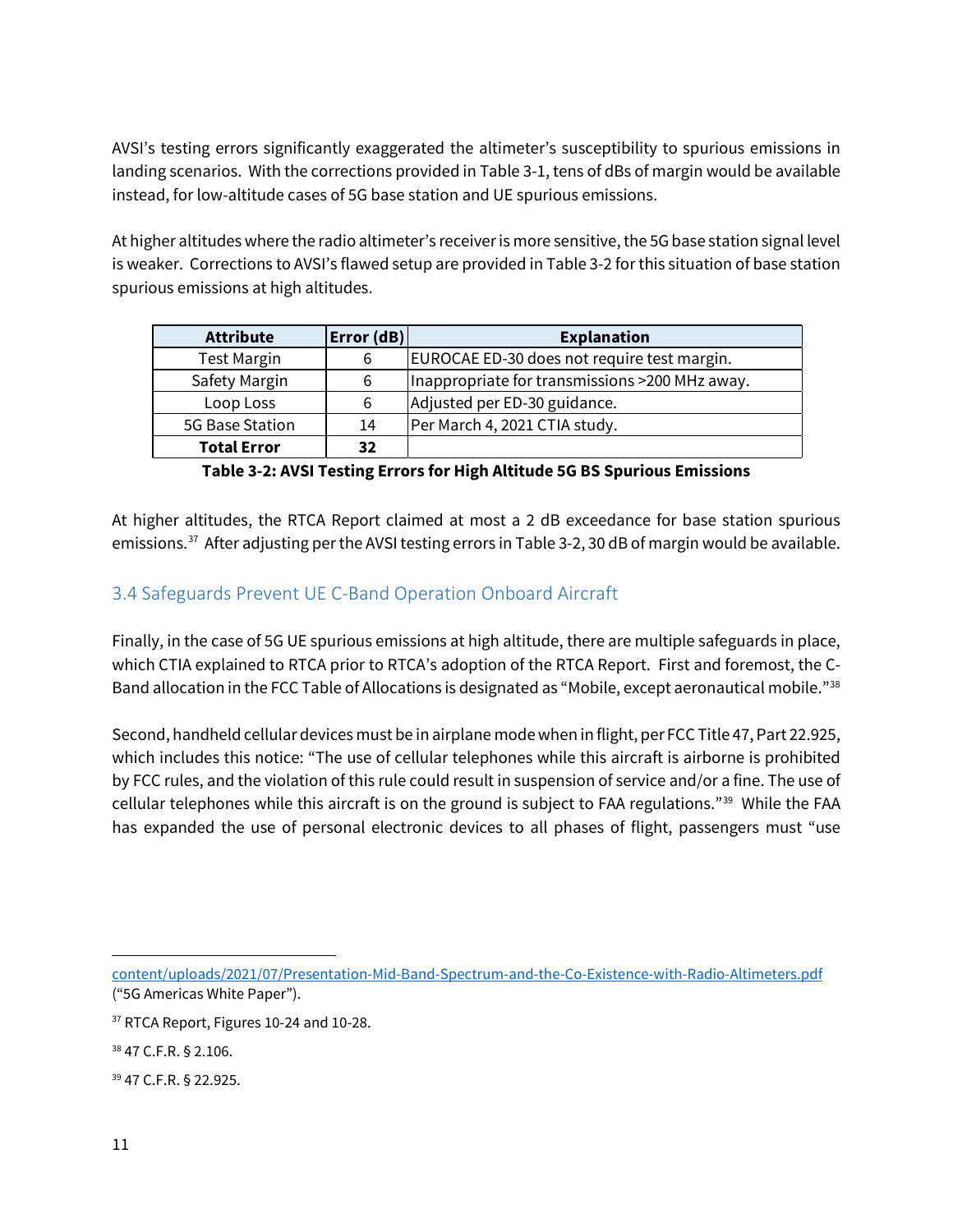electronic devices in airplane mode or with the cellular connection disabled."<sup>[40](#page-15-1)</sup> Should devices be left turned "on" in luggage, such devices would remain in idle mode and would not transmit.<sup>[41](#page-15-2)</sup>

A final safeguard is provided by the base station antenna pointing direction, beamwidth, and wireless network design constraints as part of normal operation. Base stations direct energy near or below horizon, targeting terrestrial users. UEs onboard an aircraft at a height of a few thousand feet would not have a sufficient base station signal to enable the UE to establish service. UEs must be connected to a wireless network in order to transmit. The UE will not connect due to the lack of a suitable ground network signal at higher altitudes, and therefore will not transmit. At lower altitudes, CTIA has already demonstrated, both above and in prior filings, that the landing scenarios used by AVSI and RTCA include multiple exaggerations, and heavily overestimated predicted interference levels.<sup>[42](#page-15-3)</sup>

### <span id="page-15-0"></span>3.5 Flawed Aircraft Interference Path Loss Assumptions for UEs In-Flight

Putting aside the safeguards noted above and in prior filings and engagement with the aviation stakeholders, the RTCA Report's technical assessment of UEs onboard aircraft is incorrect. The RTCA Report's scenario of 5G UE spurious emissions onboard an aircraft relied heavily on interference path loss ("IPL") measurements between locations in the cabin and the aircraft system antennas. RTCA cited six sources for the IPL employed in its study; a closer examination of each source is warranted.

 $\overline{\phantom{a}}$ 

<span id="page-15-1"></span><sup>&</sup>lt;sup>40</sup> FAA, Flying with Portable Electronic Devices (PEDs)[, https://www.faa.gov/travelers/fly\\_safe/ped/](https://www.faa.gov/travelers/fly_safe/ped/) (last visited Aug. 31, 2021).

<span id="page-15-2"></span><sup>&</sup>lt;sup>41</sup> Brief network messages related to device location may be transmitted over control channels while in idle mode if a network is visible to the device. Such transmissions would generally take place over lower spectrum bands with better RF propagation than the C-Band.

<span id="page-15-3"></span><sup>&</sup>lt;sup>42</sup> CTIA August 26, 2020 Analysis; CTIA October 27, 2020 Analysis; CTIA October 30, 2020 Analysis; CTIA November 17, 2020 Analysis; CTIA March 4, 2021 Analysis.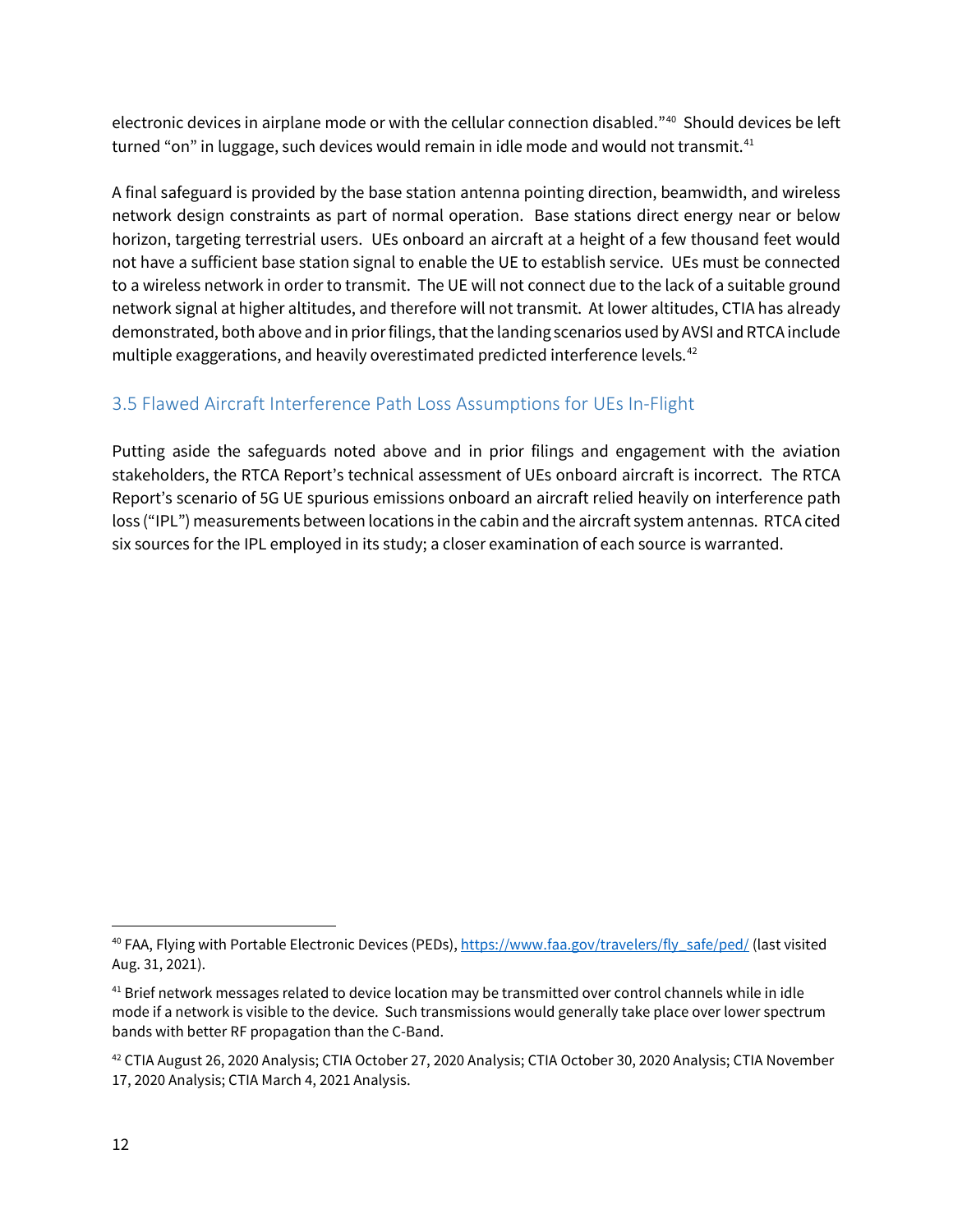| <b>Source</b>                      | 4 GHz<br><b>Measurements?</b> | In-Flight<br><b>Measurements?</b> | <b>Nearby</b><br><b>Buildings?</b> |
|------------------------------------|-------------------------------|-----------------------------------|------------------------------------|
| UWB on Airbus A31943               | Yes                           | No                                | <b>Not Stated</b>                  |
| UWB on Four Aircraft <sup>44</sup> | Yes                           | No                                | No.                                |
| 2020 WAIC on Beechcraft B30045     | Yes                           | <b>No</b>                         | No.                                |
| 2014 WAIC on Airbus A32046         | Yes                           | No                                | With & Without                     |
| ATR Analysis <sup>47</sup>         | Analysis only                 | N/A                               | N/A                                |
| Airbus Helicopter <sup>48</sup>    | Yes, Door Open                | No                                | Yes (picture)                      |

**Table 3-3: Aviation Sources for Aircraft Interference Path Loss**

An error present in a few of the studies was testing an aircraft near surrounding buildings. Reflections from the buildings provide a propagation path to the altimeter antenna that is not present in flight at altitude. The test signals reflected off of the nearby building structures, resulting in a stronger signal at the altimeter antenna. The strong reflected signal reduced the IPL relative to the level that would have been present without the reflections. As noted in the 2014 Airbus A320 measurements, the IPL was largely driven by reflections.<sup>49</sup> When the aircraft is in flight, the in-cabin transmissions would not reflect off of nearby structures, and the IPL would be larger.

A larger issue present in all of the sources was the aircraft test location—on the ground, not in the air. The studies were largely focused on ultra-wideband ("UWB") or personal electronic devices ("PEDs") potentially impacting aircraft systems while parked or taxiing. This environment is different from the in-flight environment due to ground reflections. Transmitted signals inside the cabin emit through the aircraft windows, with some leakage along the aircraft skin. The IPL is heavily influenced by ground reflections, and IPL increases with increasing height above the ground.<sup>[50](#page-16-7)</sup> None of these sources

<span id="page-16-3"></span><sup>46</sup> J. Engelbrecht, T. Fuss, U. Schwark and O. Michler, *Measurement of Interference Path Loss between Wireless Avionics Intra-Communications system and aircraft systems at 4.2-4.4 GHz band*, 2014 Loughborough Antennas and Propagation Conference (LAPC), Loughborough (2014).

<span id="page-16-4"></span><sup>47</sup> ATR: Radio Coupling (IPL) between Portable Electronic Devices (PEDs) and Radio Altimeter (RA) - FOR-1-D-73- 00-EN - A.7 (May 24, 2019).

<span id="page-16-5"></span><sup>48</sup> Ponçon, Marc. Airbus ETGEE report 96/2020, *Measurement of typical IPL to RA antenna on Airbus Helicopter* (Nov. 11, 2020).

<span id="page-16-6"></span><sup>49</sup> Engelbrecht et al., *supra* note 46, Section II ("The signal propagation paths between RA antenna and measurement antenna are mostly realized via reflections or multiple reflections.").

<span id="page-16-7"></span>50 Ibid, in section III, "In the analyzed setup the IPL is expected to increase with increasing height above ground," and "Interference outside the RA main beam is only significant on ground."

<span id="page-16-0"></span><sup>43</sup> I. Schmidt et al., *UWB aircraft transfer function measurements in the frequency range from 2 to 8 GHz*, 2008 International Symposium on Electromagnetic Compatibility - EMC Europe, Hamburg (2008).

<span id="page-16-1"></span><sup>44</sup> J. Schüür and R. R. Nunes, *Determination of the path loss from passenger electronic devices to radio altimeter with additional EMI test*, 2012 ESA Workshop on Aerospace EMC, Venice (2012).

<span id="page-16-2"></span><sup>45</sup> S. Futatsumori (ENRI), *Interference Path Loss Measurement at Wireless Avionics Intra-Communication Band using Beechcraft B300 Aircraft*, ICAO FSMP Working Group 10, 10th Working Group Meeting (Aug. 2020).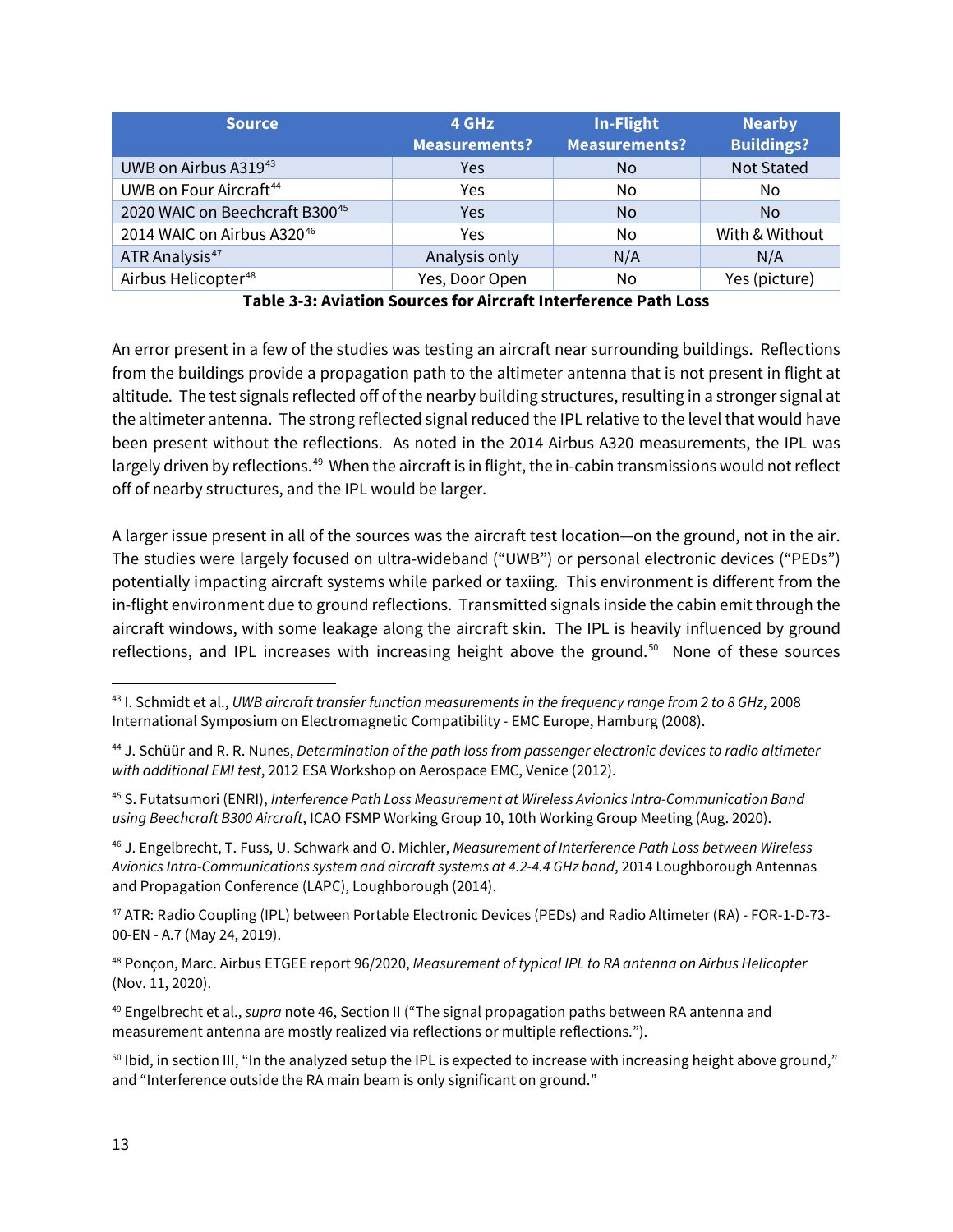measured IPL for aircraft in flight, which is the scenario that must be assessed for any 5G UEs transmission onboard an aircraft in flight. The RTCA Report's assessment of UEs onboard aircraft is incorrect because the assumed IPL was measured on the ground, and does not reflect the IPL for aircraft in flight. CTIA disputes all aviation claims that 5G base station or UE spurious or unwanted emissions may impact altimeter performance.

# <span id="page-17-0"></span>4. Aviation Standards Applicability to AVSI Parameters

### <span id="page-17-1"></span>4.1 Cable Loss

The Organizations Letter claimed that DO-155's description of external loop loss implied a requirement to include cable loss in the test setup, $51$  but that is not so. DO-155 does not state that the manufacturer's recommended cable loss is to be added to the lab test setup.

AVSI said as much as recently as 2019. AVSI's August 2019 WAIC test update presented to ICAO clearly stated that under DO-155, cable loss should not be included in the altimeter lab test setup. [52](#page-17-4) Notably, just two months later, on October 22, 2019, AVSI's filing on 5G/radio altimeter coexistence incorporated more stringent assumptions, including cable loss, in its 5G testing.

### <span id="page-17-2"></span>4.2 Loop Loss Parameters Used by AVSI are Not Supported by Aviation Requirements

The Organizations Letter's stated loop loss is incorrect, and its claims of a CTIA error are also incorrect.

The FAA requirements for altimeters are described in Technical Standard Order ("TSO") C87a. TSO C87a defines the "minimum performance standards (MPS) your airborne low-range radio altimeter must first meet for approval and identification with the applicable TSO marking."<sup>53</sup> C87a defines the functional, environmental, software, and electronic hardware qualification requirements in order for an altimeter to be certified. Regarding altimeter performance and accuracy requirements, C87a references the requirements document prepared by EUROCAE, ED-30. [54](#page-17-6)

<span id="page-17-3"></span><sup>51</sup> Organizations Letter at B-9.

<span id="page-17-4"></span> $52$  Frequency Spectrum Management Panel (FSMP), Ninth Meeting of the Working Group, Montreal, Canada, 22-30 August 2019, RADIO ALTIMETER-WAIC INTERFERENCE SUSCEPTIBILITY TESTING STATUS UPDATE, at 2 ("In addition, the previously used cable loss assumption of 4 dB in transmit and receive path of all RAs was eliminated for consistency with the reference plane defined in DO-155 to make the test results applicable to all RA installations. The findings presented herein reflect corrections to the test setup to address those issues.").

<span id="page-17-5"></span><sup>53</sup> FAA TSO-C87a at 1 (May 31, 2012).

<span id="page-17-6"></span><sup>54</sup> EUROCAE ED-30, 1980 Edition, June 1980 – Minimum Performance Specification for Airborne Low Range Radio (RADAR) Altimeter Equipment.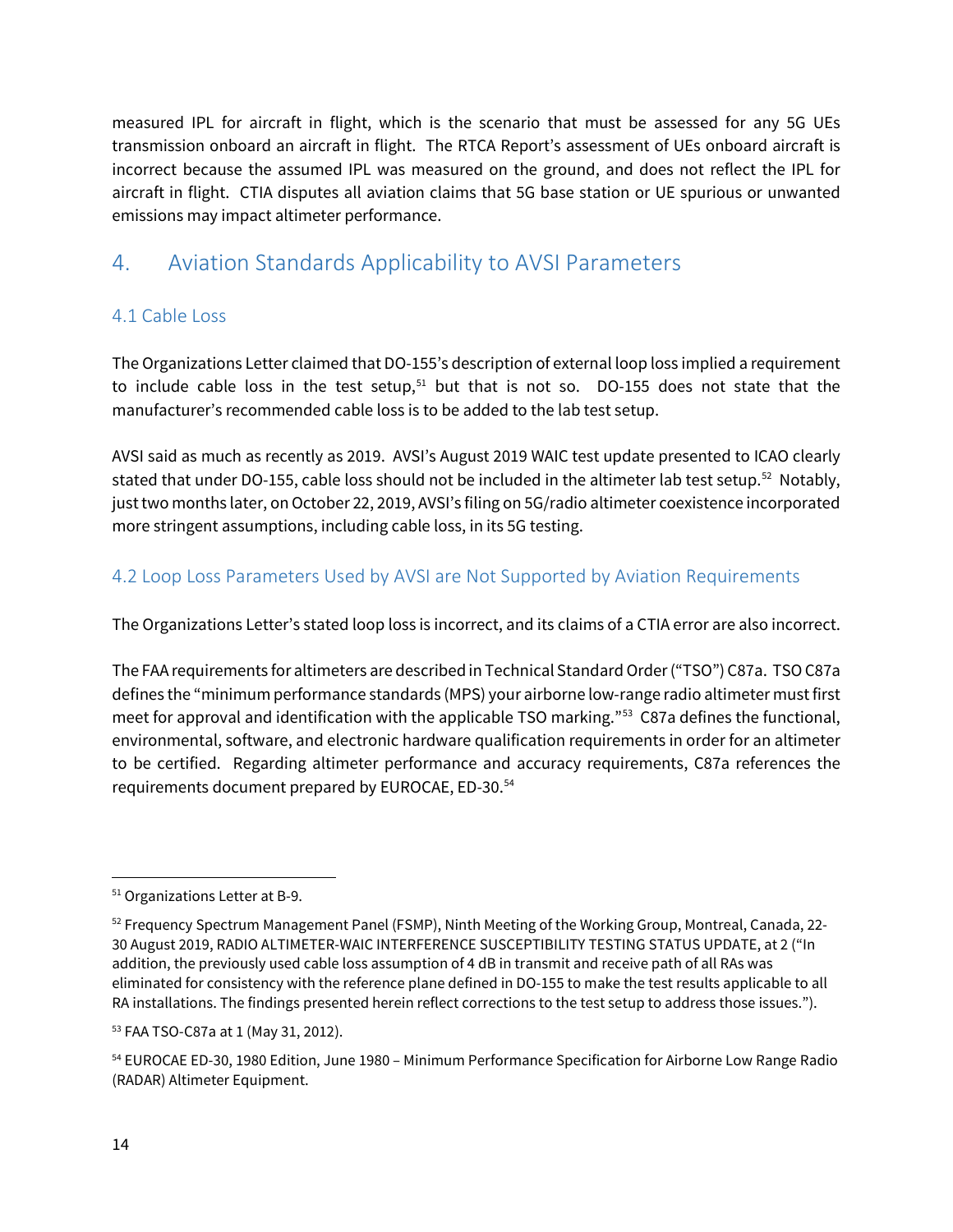ED-30 requires the altimeter accuracy to be measured in a laboratory environment "over the range of variation of the radar back reflexion (sic) coefficient of 0.01 to 1.0."[55](#page-18-0) In other words, ED-30 specifies the worst reflection coefficient in laboratory testing to be 0.01. Reflection coefficient defines the amount of the altimeter's radio energy reflecting from the terrain and returning toward the altimeter antenna. The altimeter measures the time delay between the transmitted and reflected signals to calculate the aircraft height above terrain. A low reflection coefficient, such as 0.01, means that most of the energy is scattered, and only 1% of the energy returns toward the aircraft. Such a low reflection coefficient might be seen over very rough terrain.

The amount of the radio altimeter signal lost between the transmitting and receiving antennas is termed the loop loss. TSO C87a references RTCA/DO-155<sup>56</sup> Appendix B for external loop loss. DO-155 Appendix B provides curves of external loop loss as a function of height above ground for representative antenna gains. However, the DO-155 loop loss curves were developed assuming a more stringent reflection coefficient of 0.006.<sup>57</sup> In order to comply with ED-30, the DO-155 Appendix B loop loss curves must be adjusted to the specified reflection coefficient of 0.01. The signal strength difference between the coefficients of 0.006 and 0.01 can be calculated as  $10<sup>*</sup>log((0.01/0.006)) = 2.2$  dB. Therefore, 2.2 dB must be removed from the loop loss curves in DO-155, to adjust for the ED-30 guidance. In other words, ED-30 requires 2.2 dB less loss in the laboratory test setup compared with the assumptions in the DO-155 Appendix B curves.

The Organizations Letter's derivation of loop loss contains a gross deviation from ED-30 guidance; the Letter cites DO-155 loop loss curves for a "10.8 dB" antenna gain assumption as being 92 dB.<sup>58</sup> Here, the Letter ignores the explicit guidance in ED-30 to employ a minimum reflection coefficient σ of 0.01, requiring a 2.2 dB correction to be applied to the DO-155 loop loss curves, which were developed using a σ of 0.006.

The Organizations Letter contains a second error regarding loop loss, by assuming an altimeter antenna pattern with a 60 degree beamwidth. Nearly all commercial altimeter antennas have a beamwidth of 45 degrees or less, as noted in Table 4-1, sourced from manufacturer specification data publicly available on their respective web sites.

<span id="page-18-0"></span><sup>55</sup> ED-30, Section 5.4.2.

<span id="page-18-1"></span><sup>56</sup> RTCA DO-155, Minimum Performance Standards Airborne Low-Range Radar Altimeters (Nov. 1, 1974) ("RTCA DO-155").

<span id="page-18-2"></span><sup>57</sup> *Id*. at Section 6.0.

<span id="page-18-3"></span><sup>&</sup>lt;sup>58</sup> Organizations Letter at B-9 ("Further, CTIA misrepresents the external loop loss for a 200-foot height, claiming it is 90 dB when in fact the external loop loss defined by DO-155 for a 10.8 dB antenna gain assumption is 92 dB at 200 feet.").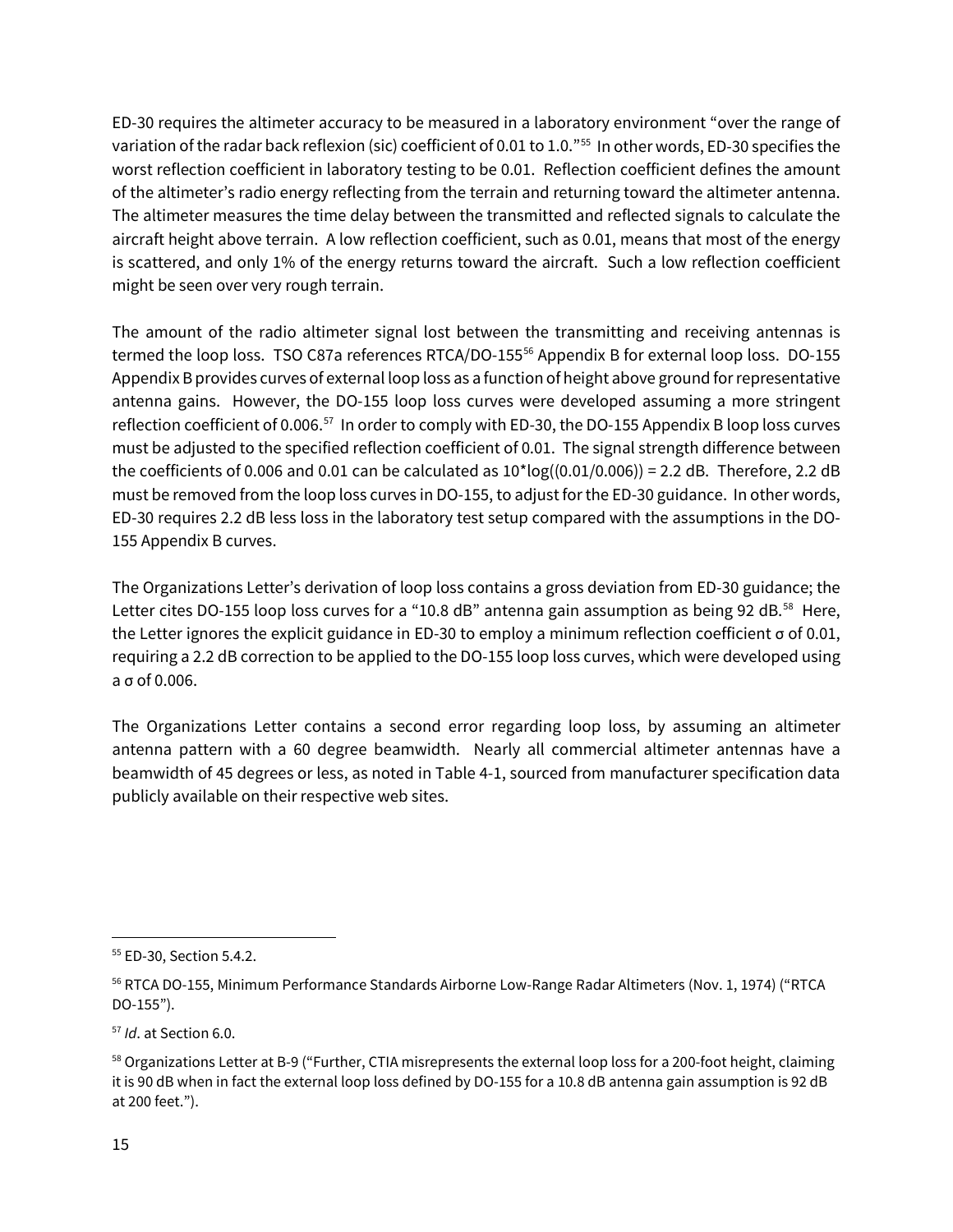|                             |                 | <b>Roll Plane BW</b> | <b>Pitch Plane BW</b> |
|-----------------------------|-----------------|----------------------|-----------------------|
| <b>Manufacturer</b>         | Model #         | (Degrees)            | (Degrees)             |
| <b>Sensor Systems</b>       | S67-2018        | $+/- 30$             | $+/- 25$              |
| <b>Sensor Systems</b>       | S67-2002-45     | $+/- 22.5$           | $+/- 20$              |
| <b>Sensor Systems</b>       | S67-2002-29     | $+/- 22.5$           | $+/- 20$              |
| Sensor Systems              | S67-2002-28     | $+/- 22.5$           | $+/- 20$              |
| Sensor Systems              | S67-2002-19     | $+/- 22.5$           | $+/- 20$              |
| Sensor Systems              | S67-2002-18     | $+/- 22.5$           | $+/- 20$              |
| <b>Sensor Systems</b>       | S67-2002-14     | $+/- 22.5$           | $+/- 20$              |
| Sensor Systems              | S67-2002-12     | $+/- 22.5$           | $+/- 20$              |
| Sensor Systems              | S67-2002        | $+/- 22.5$           | $+/- 20$              |
| Rami                        | AV-601          | $+/- 22.5$           | $+/- 20$              |
| Cobham                      | $20 - 21$       | $+/- 22.5$           | $+/- 20$              |
| Antenna Associates          | <b>LG81AT01</b> | $+/- 17.5$           | $+/- 20$              |
| Antenna Associates   LG81K1 |                 | $+/- 25$             | $+/- 25$              |
| Antenna Associates   LG81N1 |                 | $+/- 25$             | $+/- 25$              |
| AeroAntenna                 | AT4300          | $+/- 22.5$           | $+/- 20$              |
| UB Corp                     | AD43011         | $+/- 22.5$           | $+/- 20$              |

**Table 4-1: Altimeter Antenna Manufacturers and Antenna Pattern Width[59](#page-19-1)**

To match the antenna pattern predominating Table 4-1, the appropriate loop loss curve is DO-155's Figure 4, $^{60}$  $^{60}$  $^{60}$  not Figure 5 as used by the Organizations. Using the correct figure, the appropriate loop loss for a height of 200 feet, as adjusted for a σ of 0.01, is 88 dB. The Letter's suggested value of 92 dB is 4 dB worse than the appropriate worst case loop loss of 88 dB.

### <span id="page-19-0"></span>4.3 Worst Case Landing Scenario

Much of the Organizations Letter seeks to bolster aviation's WCLS analysis in light of inconsistencies that CTIA's filings have already demonstrated, but the Organizations Letter does not undo the faulty analysis aviation has put forward. As CTIA's March 4 filing observed, aviation set out an "impossible landing scenario" to assess the impact of 5G operations, where the landing aircraft "is coming in over the runway at a height that exceeds what is allowed by the FAA, rolling at a 20 degree angle, landing on a runway covered in sand or plowed land, with 14 other radio altimeters transmitting on the taxiway with perfect ground reflections, and the 5G base station's entire power pointing in a single beam directly at the aircraft from a structure located such that it would violate FAA rules regarding obstructions to air navigation."[61](#page-19-3) The Organizations Letter does not dispute this scenario, but asserts

<span id="page-19-1"></span> $59$  The only antenna in Table 4-1 with a beamwidth of 60 degrees is the Sensor Systems S67-2018, which is described as having an "integrated band-pass filter." Altimeter S67-2018, Sensor Systems, Inc. (dated Apr. 14, 2014)[, https://www.sensorantennas.com/wp-content/uploads/2015/02/DS-S67-2018f.pdf.](https://www.sensorantennas.com/wp-content/uploads/2015/02/DS-S67-2018f.pdf) 

<span id="page-19-2"></span> $60$  DO-155, Appendix B at 8, Figure 4.

<span id="page-19-3"></span><sup>61</sup>CTIA March 4, 2021 Analysis at 3.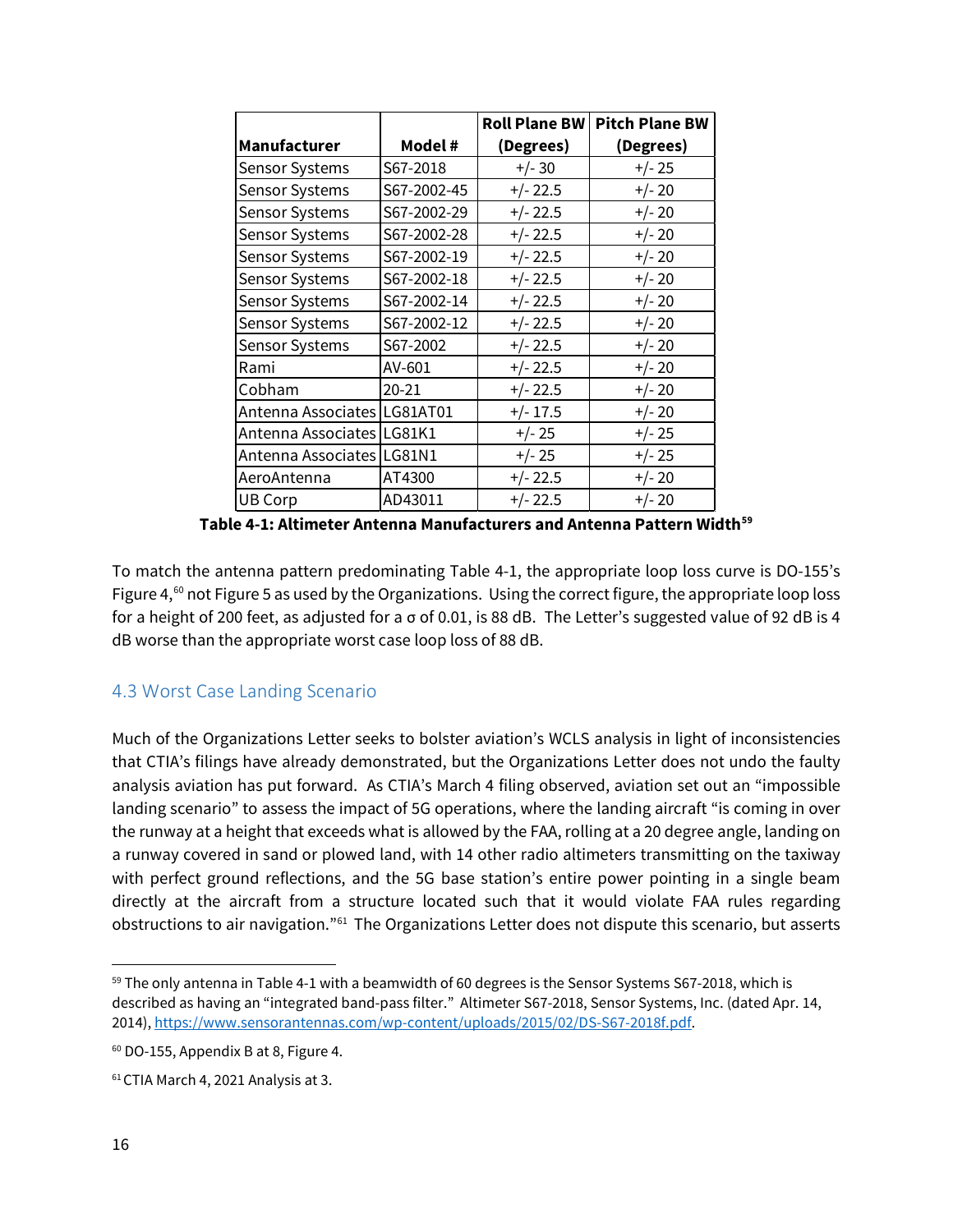that its analysis "presents a worst-case condition in which radio altimeters are still required to meet their minimum performance criteria."<sup>62</sup> The problem is, this is not worst-case, but rather is an implausible, conjured-up scenario.

Aviation's claim that the scenario is a missed approach continues to mis-apply fundamental elements.<sup>[63](#page-20-1)</sup> Namely, any landing scenario—whether a successful landing or a missed approach—must account for the smooth terrain that exists on a runway. Smooth terrain better reflects the altimeter signal and provides a stronger altimeter signal at the aircraft receiver, as opposed to rough terrain which tends to scatter the altimeter signal. But aviation's WCLS analysis incorporates rough terrain over the runway without explanation—and this is not a real-world scenario, even for missed approaches. Beyond the runway, an aircraft experiencing a missed approach may encounter rough terrain but would not be subject to the aggregate interference from ground-based altimeters.

Further, as CTIA noted in the March 4 and earlier filings, AVSI's WCLS does not reflect a realistic landing situation. AVSI improperly identified: the threshold crossing height ("TCH") for a landing aircraft; the amplitude of other radio altimeter interference in the test setup; and different reflection coefficients for the same surface.

When evaluating a landing situation where automated landing systems may be in use, real-world TCH height, or height over the runway, is a critical factor in modeling the correct conditions. AVSI applied a TCH of 200 feet first, which CTIA contended was unrealistic. Aviation now criticizes CTIA's use of the TCH of 60 feet, identifying one airport TCH of 80 feet.<sup>64</sup> A height of 80 feet is much closer to 60 feet than 200 feet. AVSI's use of a landing height that does not reflect the reality of landing aircraft is not "worst case," but rather "unrealistic."

The lower height of a real landing aircraft contributes several critical improvements over AVSI's test conditions: 1) the lower height increases the altimeter's reflected signal strength due to a lower loop loss, simulating a shorter round-trip distance traveled by the altimeter signal;<sup>[65](#page-20-3)</sup> 2) the interference from ground-based altimeters is much lower;<sup>[66](#page-20-4)</sup> and 3) the runway surface has a much better reflection coefficient.<sup>[67](#page-20-5)</sup> Aviation stakeholders have failed to address these significant flaws in AVSI's test conditions.

 $\overline{a}$ 

<span id="page-20-0"></span><sup>62</sup> Organizations Letter at B-5.

<span id="page-20-1"></span><sup>63</sup> *Id*. at B-6.

<span id="page-20-2"></span><sup>&</sup>lt;sup>64</sup> Organizations Letter at B-6, n.18 ("Further, TCH values above 75 feet exist; for example, the Duluth International Airport (KDLH) ILS or LOC RWY 27 approach chart shows a TCH of 80 feet.").

<span id="page-20-3"></span><sup>&</sup>lt;sup>65</sup> CTIA March 4, 2021 Analysis at 13.

<span id="page-20-4"></span><sup>&</sup>lt;sup>66</sup> 5G Americas White Paper at 22.

<span id="page-20-5"></span><sup>&</sup>lt;sup>67</sup> RTCA DO-155 at A-5 ("With the equipment installed in an aircraft, operate the equipment in flight over a runway or other smooth surface.").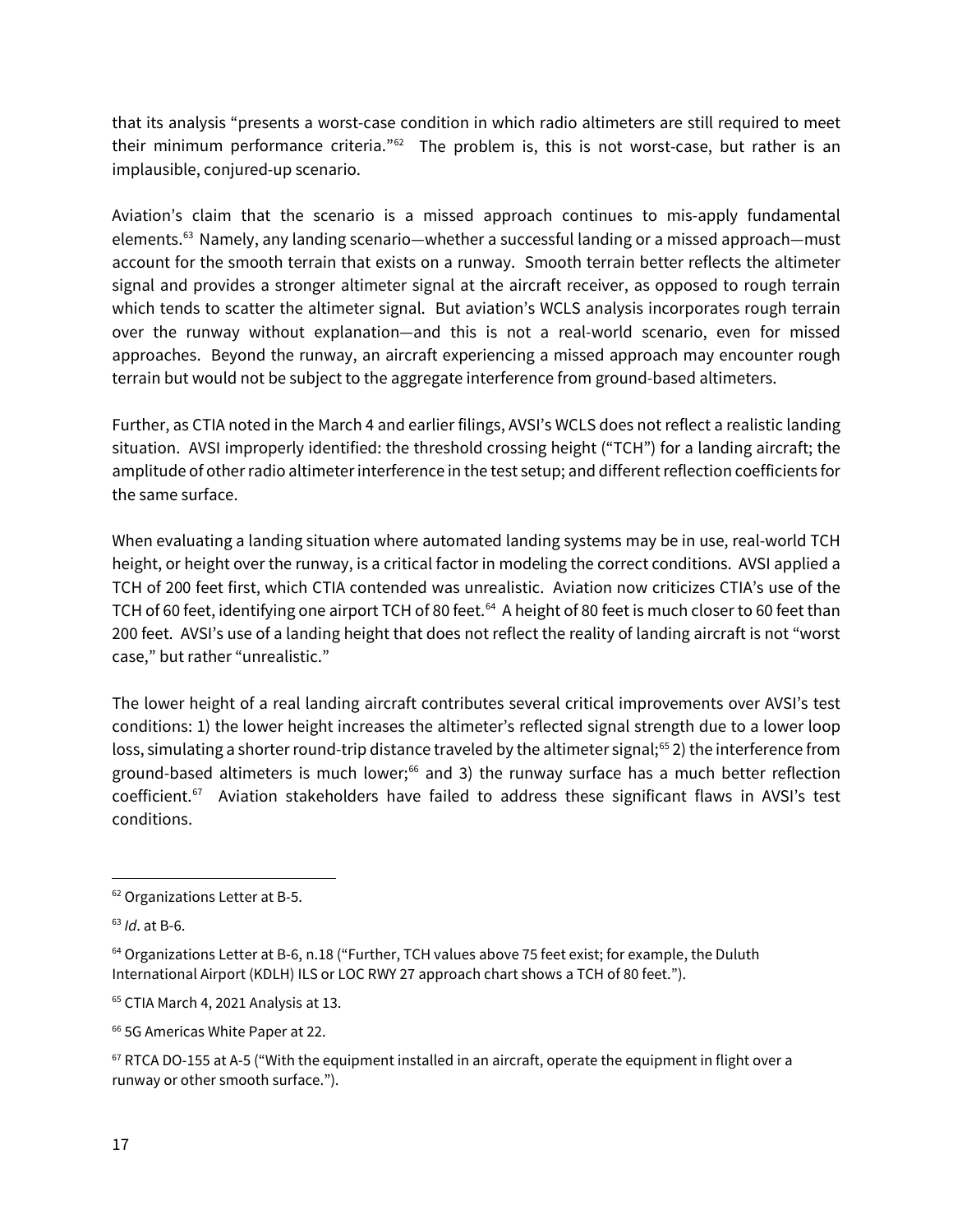The Organizations Letter attempts to cover AVSI's mistake by claiming that the 200 feet height represents a go-around, or missed approach, scenario. However, a go-around scenario involves different conditions. In order for the aircraft to be at 200 feet over the runway threshold, the go-around decision would have been previously made; any automated landing systems would be disengaged. The go-around aircraft, flying above the runway by AVSI's WCLS definition, would experience a much better reflection coefficient than that used in AVSI's testing, as runways are smooth terrain and AVSI applied a rough terrain coefficient that reflects more poorly. Thus, AVSI's 200 feet ITMs are flawed regardless of whether they are claimed to represent a landing aircraft or an aircraft executing a go-around.

The Organizations Letter claims that CTIA's March 4 filing is limited solely to User Category 1;<sup>[68](#page-21-1)</sup> this is incorrect. AVSI applied WCLS test conditions to all three classes of altimeter; the only difference between Category 2 and Category 3 was the removal of Other RA interference for Category 3. CTIA's critique of the WCLS conditions applied accordingly to all classes of aircraft. AVSI applied the same WCLS analysis to both Category 1 and Category 2 aircraft with the same aerodrome configuration for both, and CTIA's analyses apply equally to AVSI's Category 2 WCLS testing, as noted in the March 4 filing. [69](#page-21-2) Additionally, CTIA previously submitted a ten-page response to aviation's helicopter (air ambulance) study that focused on Category 3 altimeters.<sup>70</sup> And CTIA's March 4 filing expressly stated that Category 3 altimeters "would also have a positive margin," or no interference, and observed that the same corrections to the test conditions for Category 2 (other than Other RA interference) would also apply to the Category 3 testing. $71$ 

### <span id="page-21-0"></span>4.4 Equipment Regulation

The Organizations Letter confirmed that an altimeter designed more than 40 years ago—likely before the advent of solid state electronics—is still manufactured and deployed today.<sup>[72](#page-21-5)</sup> The continuing sale of antiquated technology by altimeter manufacturers is only part of CTIA's concern here. CTIA also noted that the one poorly performing altimeter driving RTCA's Category 2 and Category 3 claims was not behaving in a similar manner as the other altimeters tested.[73](#page-21-6) Since AVSI only tested one unit for that model, and that one unit showed erratic behavior differing from all other altimeters and ITU-R Rec. M.2059 guidance by tens of dBs, its results cannot be relied upon. As a result, CTIA continues to dispute the RTCA Category 2 and Category 3 claims, which solely rest on this potentially malfunctioning altimeter.

<span id="page-21-1"></span><sup>68</sup> Organizations Letter at B-8.

<span id="page-21-2"></span><sup>69</sup> CTIA March 4, 2021 Analysis at 19.

<span id="page-21-3"></span><sup>70</sup> CTIA August 26, 2020 Analysis.

<span id="page-21-4"></span><sup>71</sup> CTIA March 4, 2021 Analysis at 19.

<span id="page-21-5"></span><sup>72</sup> Organizations Letter at B-10.

<span id="page-21-6"></span><sup>73</sup> CTIA March 4, 2021 Analysis at 26.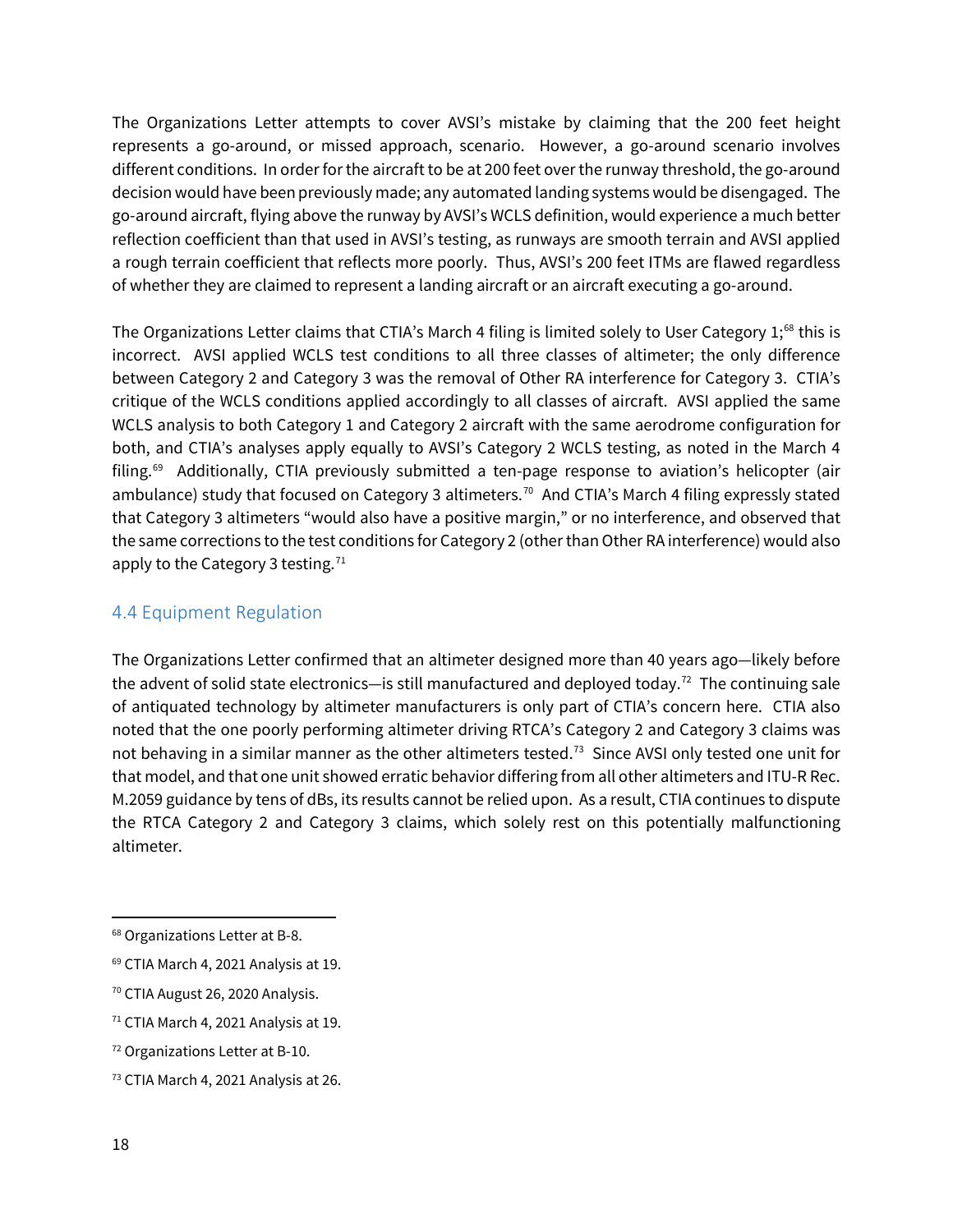#### <span id="page-22-0"></span>4.5 WAIC Status

The Organizations Letter portrayed the August 2019 and earlier WAIC test reports presented at ICAO's Frequency Spectrum Management Panel ("FSMP") as preliminary, yet the International Coordinating Council of Aerospace Industries Associations ("ICCAIA") pointed to a 2018 AVSI WAIC report as justifying power levels for WAIC SARPs. [74](#page-22-3) According to the August 2019 FSMP session report, there did not appear to be disagreement of the AVSI testing inputs.<sup>75</sup>

#### <span id="page-22-1"></span>4.6Domestic and International 5G Operations and Aviation Altimeters

As CTIA has highlighted previously, there is a disconnect between aviation's claims and existing nearby services that operate without any evidence of causing harmful interference. If aviation's analysis were accurate, existing services operating in nearby bands would already be causing harmful interference to altimeters. For example, Federal fixed and mobile services in the 4.4-4.94 GHz band operate with similar EIRP as 5G but without 220 megahertz of separation, and include ground transmitters pointing skyward towards the aircraft. And the Navy's AN/SPN-43 radar operates at much higher radiated power levels just below 3.65 GHz. The lack of widespread altimeter interference today reinforces that aviation's claims are without basis.[76](#page-22-5)

CTIA's prior studies also documented the large number of countries in which 5G systems have been operating in spectrum up through at least 3800 MHz for as much as three years. Japan has some 90,000 base stations deployed using spectrum up to 4100 MHz and above 4500 MHz.<sup>[77](#page-22-6)</sup> If the RTCA Report reflected reality, then aircraft with altimeters in Categories 2 and 3, with their claimed exceedance of 40+ dB, would be regularly experiencing performance issues in these countries. The Organizations Letter's main defense here is to complain that CTIA did not "cite sources,"<sup>[78](#page-22-7)</sup> but a non-interference event is by definition a non-event and is not reported, and therefore cannot be cited.

<span id="page-22-2"></span> $\overline{\phantom{a}}$ 

<span id="page-22-3"></span><sup>74</sup> FSMP August 2019, RA-WAIC Update, at 1 ("Based on that study, the eight meeting of FSMP-WG accepted that power limit as a valid requirement for WAIC SARPs.").

<span id="page-22-4"></span><sup>75</sup> FSMP-WG/9, Montreal, Canada, 22-30 August 2019, Report, Section 3.1.5 ("It was further assumed that there was no attenuation between WAIC transmissions, represented as transmissions from an equivalent e.i.r.p. point source at the geometric center of an aircraft, of one aircraft and an altimeter on another aircraft except for path loss and altimeter antenna discrimination. This results in WAIC interference levels that do not meet the protection criteria in ITU-R Rec.M.2059.").

<span id="page-22-5"></span> $76$  CTIA October 27, 2020 Analysis at 16-18; CTIA October 30, 2020 Analysis at 9; CTIA March 4, 2021 Analysis at 4.

<span id="page-22-6"></span> $77$  Japan has certain restrictions for deployment in the 100 megahertz band segments at 4000-4100 MHz and 4500-4600 MHz—which, notably, are not being utilized for 5G in the U.S. There are no special restrictions on operations below 4000 MHz.

<span id="page-22-7"></span><sup>&</sup>lt;sup>78</sup> Organizations Letter at B-12.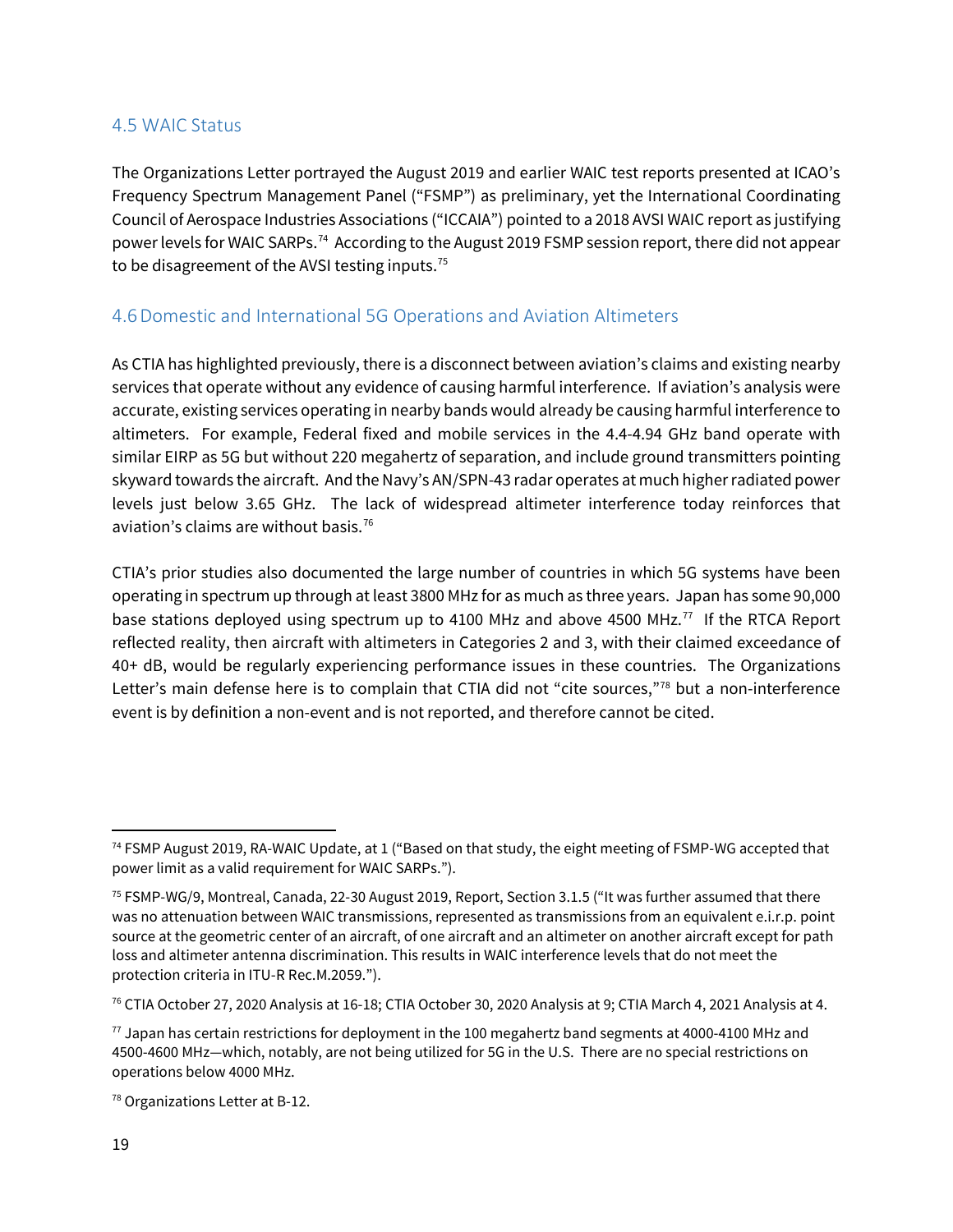# 5. Response to Organizations Letter Attachment C

In Attachment C of the Organizations Letter, the Organizations described FAA obstruction rules and derived theoretical tower heights for two types of approaches: an instrument landing system ("ILS") and a localizer performance with vertical guidance ("LPV"). While the Letter indicated possible tower heights and locations, the Organizations did not derive the 5G signal levels corresponding to these hypothetical tower locations. Without this math, the Organizations cannot claim to have refuted CTIA's assertion that 5G signals as strong as those claimed by RTCA would require exceedance of the FAA structural height limitations. CTIA provides the engineering analyses for these hypothetical locations below, demonstrating that the RTCA Report significantly over-estimated the 5G base station signal levels.

### <span id="page-23-0"></span>5.1 ILS Approach Path

The Organizations Letter first derived base station locations along the ILS approach path. The Letter concluded that a base station tower 75 feet above ground level ("AGL") could be located 3,950 feet from the runway threshold, and a base station tower 100 feet AGL could be located 5,200 feet from the runway threshold.<sup>[79](#page-23-1)</sup> The Letter stated that this situation was similar to the Chicago O'Hare example; the original RTCA O'Hare figure is reproduced in Figure 5-1 below.



**Figure 5-1: RTCA Study Chicago O'Hare Example**

<span id="page-23-1"></span><sup>79</sup> Organizations Letter at C-3.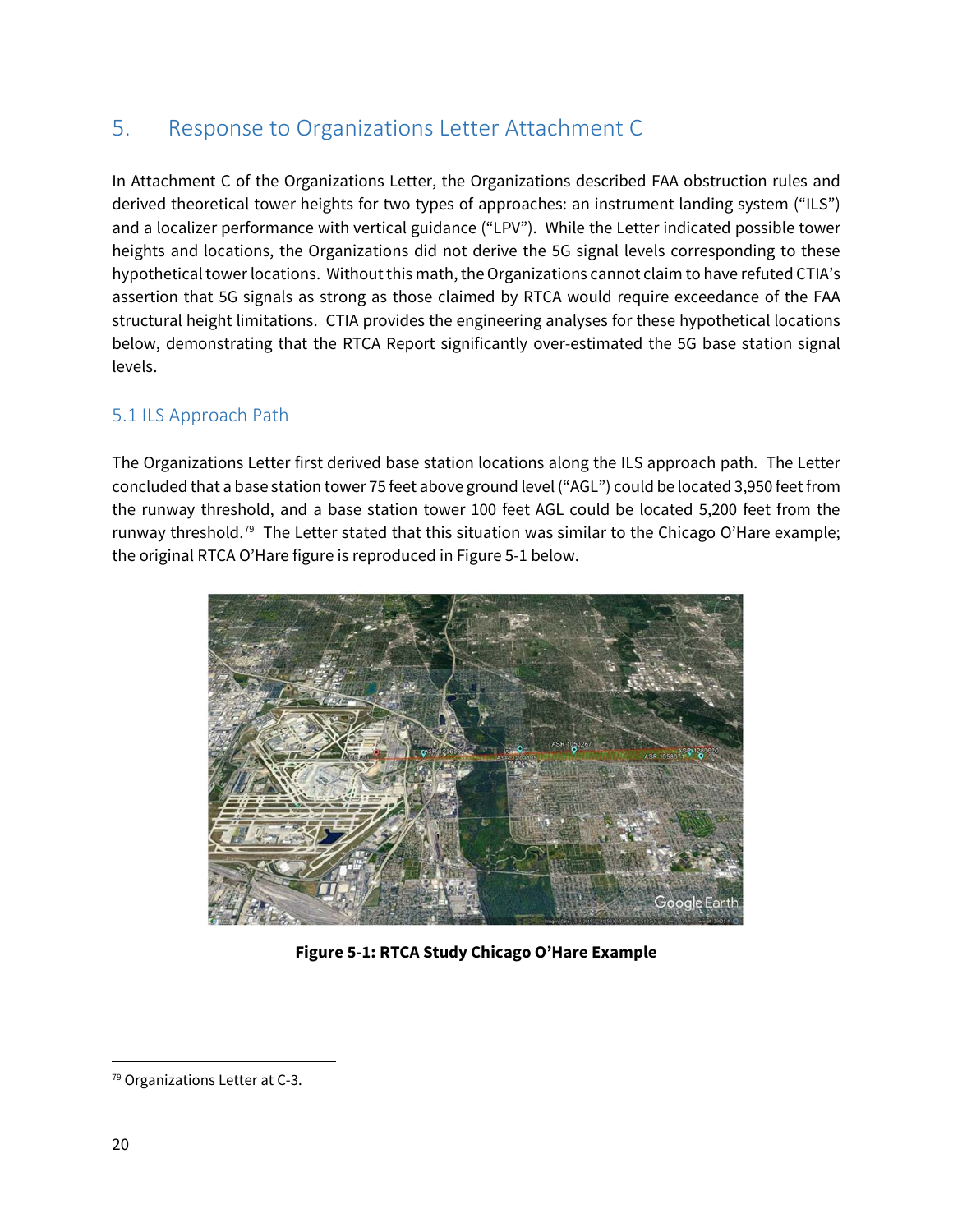The tower closest to the O'Hare runway is shown in Figure 5-2, with a tower height of 78 feet AGL.<sup>[80](#page-24-0)</sup>



**Figure 5-2: Tower Closest to O'Hare Airport (41 59 02 N, 87 52 25 W)**

This tower is located 4,332 feet from the runway threshold as shown in Figure 5-3:



**Figure 5-3: Distance of Tower to Chicago O'Hare Runway Threshold**

The RTCA Report used the P.528 ground to air propagation model, with a highly pessimistic time percentage of 1%, meaning that 99% of the time the predicted signal is less strong than this level. This model results in predicted interfering signals stronger than a free space line-of-sight prediction, an extremely unlikely scenario. Of further note, P.528 is only applicable when the aircraft is above the tower height; when the aircraft height is similar to or lower than the tower height, P.528 cannot be used.

<span id="page-24-0"></span>l <sup>80</sup> The longitude coordinates listed in the RTCA Report were incorrect; the correct coordinates are shown herein.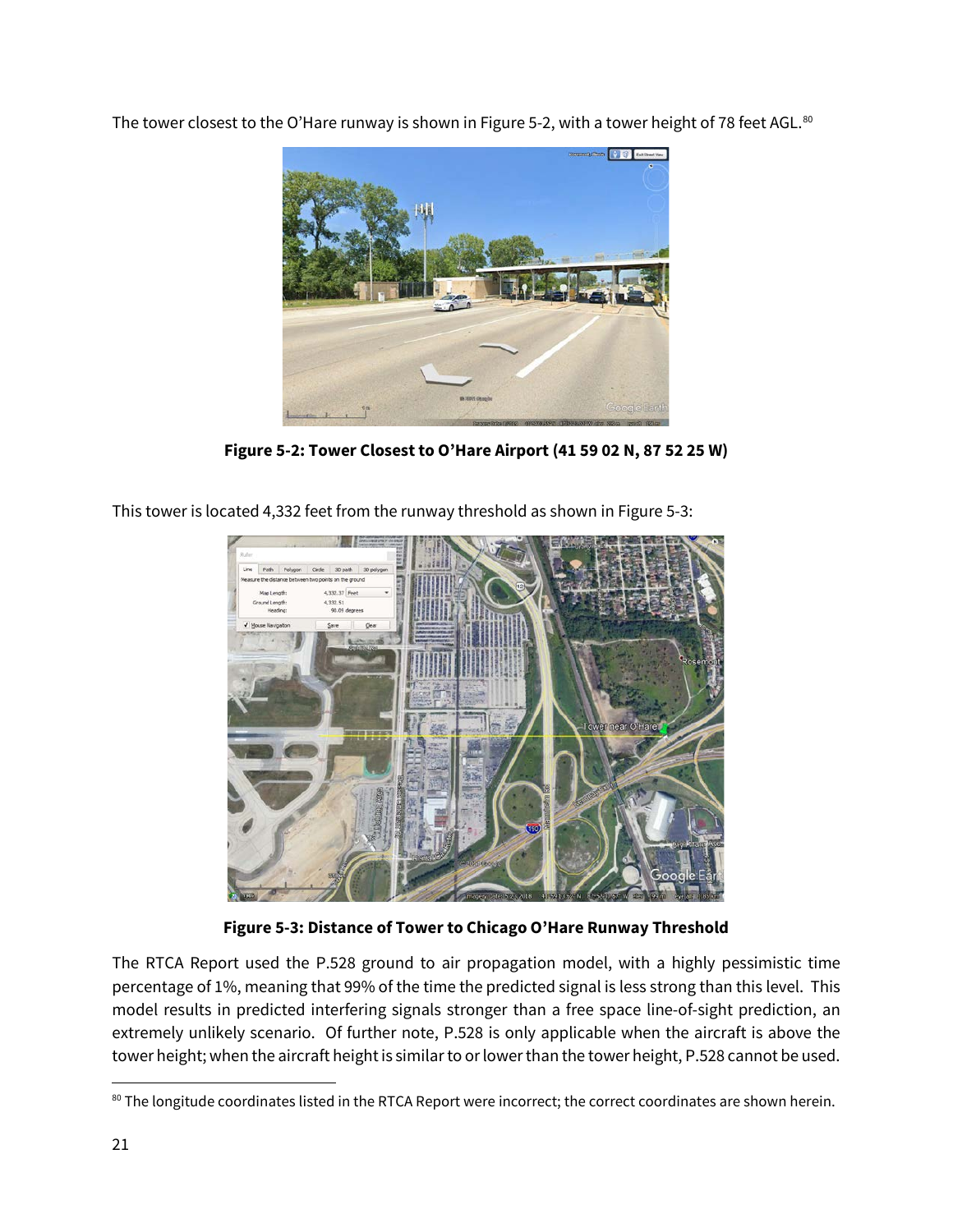The 5G base station antenna pattern used in the RTCA Report is provided in Figure 5-4 below, with a note added by CTIA identifying an erroneous grating lobe.



**Figure 5-4: RTCA Figure 6-4, Urban 16x16 AAS Antenna Pattern**

RTCA's evaluation of the Chicago O'Hare approach used this flawed antenna pattern and assumed the full base station power was applied within a single beam, $81$  which resulted in the peak 5G signal levels above each base station depicted in RTCA Figure 10-33, provided below.



**Figure 5-5: RTCA Figure 10-33, Chicago O'Hare Approach Path**

<span id="page-25-0"></span><sup>81</sup> Generally, the full base station power is shared among multiple traffic beams pointing in different directions. This reduces the power transmitted within the indicated grating lobe. Also, base station power is less when only a portion of the channel is in use.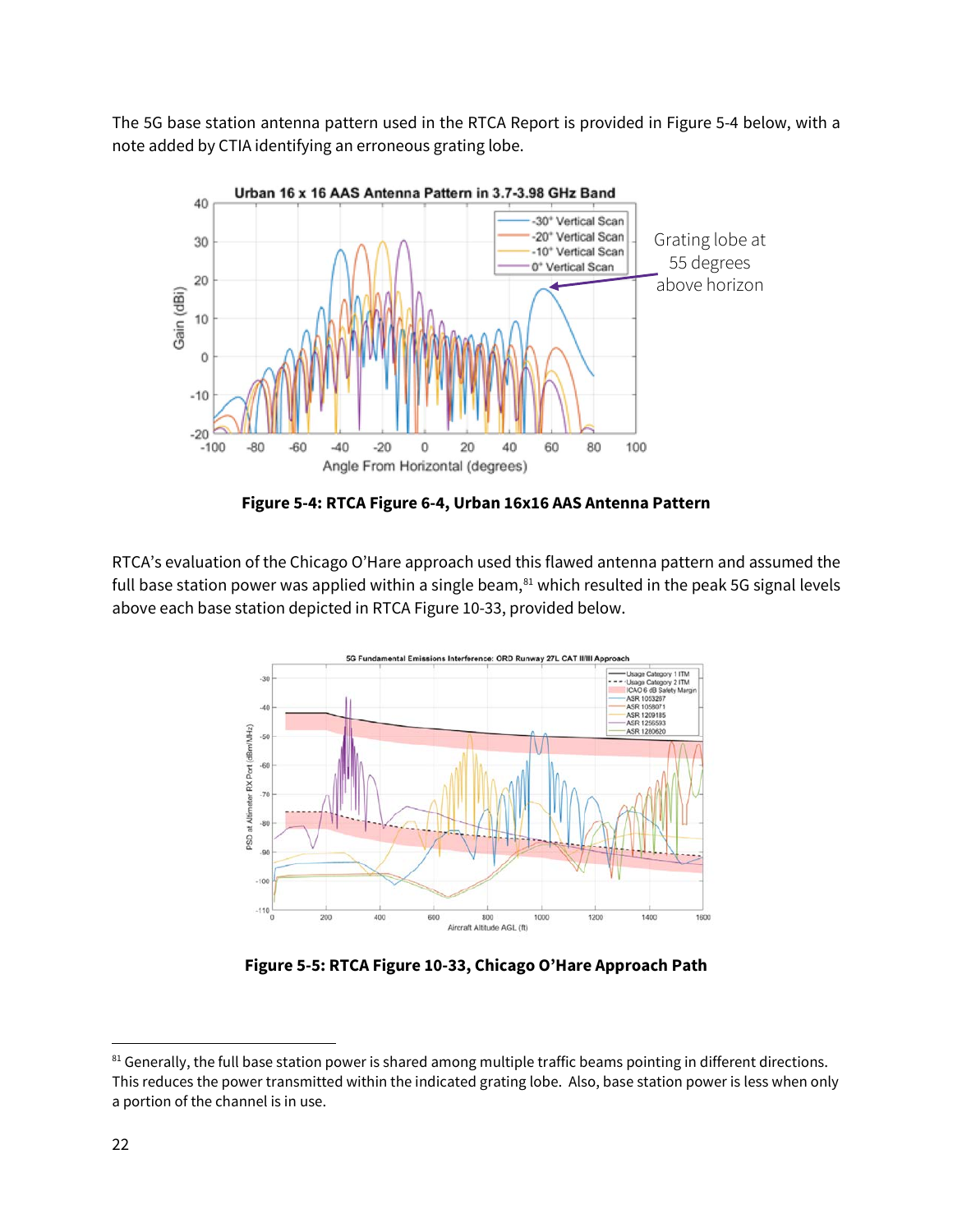In this figure, each color-coded curve shows the 5G signal strength at an aircraft following the ILS approach path, from each of five base stations. The left side of the graph is closest to the runway threshold. The nearest base station to O'Hare, with the signal level denoted in purple, produced the strongest signal in Figure 5-5 because the aircraft was at its lowest height relative to the base station locations. The peak signal level appears to be -36 dBm/MHz. For a 100 megahertz transmission, this becomes -16 dBm/100 MHz.

This purple peak occurs above the base station due to the grating lobe in the base station antenna pattern used by RTCA. Importantly, the grating lobe—which would not exist in a real base station implementation—creates a spike in signal strength at an angle of 55 degrees above horizon. At this sharp angle, the aircraft is relatively close to the base station. The signal falls off in strength as the aircraft moves farther away from that location—as illustrated by the peak, and signal roll off, visible with the purple line from Figure 5-5 above. The purple line actually shows two peaks, corresponding to the two points where the aircraft encounters a 55 degree angle to the base station (as the aircraft is approaching and departing the tower location), with a null when directly above the base station.

Figure 5-6 provides an illustrative view of the relative location of the aircraft and base station when the grating lobe is encountered (not to scale). The aircraft height is calculated from the glide path to Chicago O'Hare and the distance from the runway threshold. The slant distance from the base station to the aircraft is 255 feet, for the peak grating lobe at 55 degrees above horizon.



**Figure 5-6: Aircraft Above a Base Station Near an Airport**

The purple peaks in Figure 5-5 would be much lowerin amplitude when using the corrected base station antenna pattern. Table 5-1 provides calculations for both the grating lobe case and for the corrected antenna pattern, when the aircraft is close above the base station at the 55 degree angle, reflecting a similar situation as the peak purple signal appearing in Figure 5-5 above.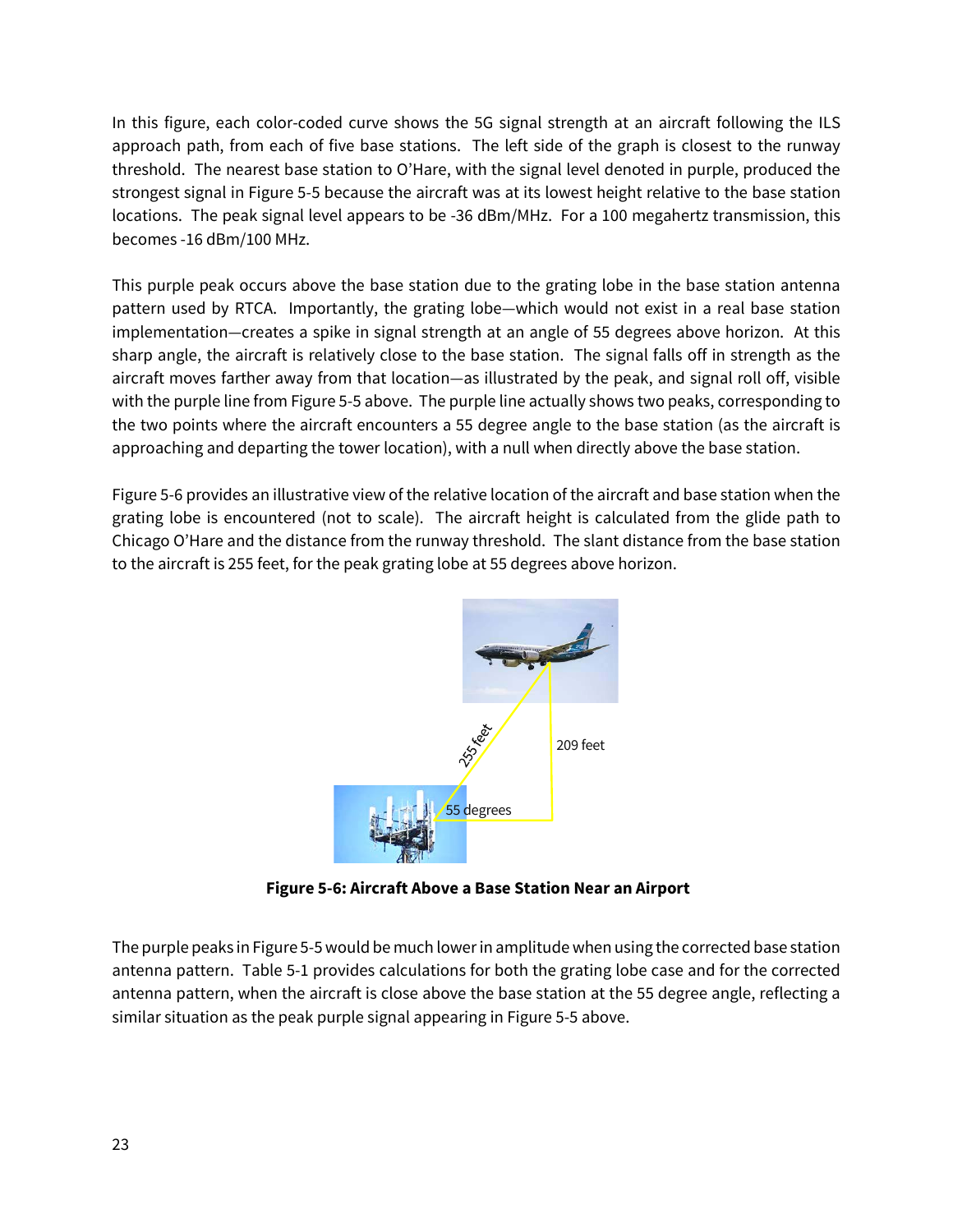| <b>Parameter</b>                |       | Grating Lobe   Corrected Pattern | <b>Units</b> |
|---------------------------------|-------|----------------------------------|--------------|
| 5G tower height                 | 78    | 78                               | ft AGL       |
| Angle to aircraft               | 55    | 55                               | degrees      |
| Aircraft height                 | 287   | 287                              | ft AGL       |
| Slant distance to aircraft      | 255   | 255                              | ft           |
| BS antenna gain toward aircraft | 16    | $-2$                             | dBi          |
| Net EIRP toward aircraft        | 67.5  | 49.5                             | dBm/100 MHz  |
| Free Space Path Loss            | 82.0  | 82.0                             | dB           |
| Altimeter antenna gain          | 0     | 0                                | dBi          |
| 5G BS signal at aircraft        | $-14$ | $-32$                            | dBm/100 MHz  |

#### **Table 5-1: 5G Signal at Aircraft Above a Base Station**

The 5G signal level in Table 5-1 is 18 dB lower with the corrected antenna pattern. Note that a number of worst-case assumptions are included in the Table 5-1 calculations such that real-world signal levels will be less than that shown:

- The maximum base station power is applied within just one traffic beam. In operation, multiple traffic beams are in use at a given time and the base station power is spread among all beams, lessening the side lobe peak power.
- The RF propagation path is assumed to be free space path loss.
- The altimeter antenna pattern uses the maximum value for signals in the C-Band.
- No polarization mismatch is assumed, despite the differing antenna pointing directions.
- All resource blocks are in use in the full 100 megahertz channel, despite normal operations resulting in base station duty cycles ranging from 10% to 70%.

Next, we will evaluate the situation of an aircraft located above the runway threshold and within the peak antenna beam for the same tower location (at maximum EIRP). Table 5-2 calculates the nearest base station's power level to an aircraft over the runway threshold.

| <b>Parameter</b>               | <b>FSPL</b> | <b>Units</b> |
|--------------------------------|-------------|--------------|
| 5G tower height                | 78          | ft AGL       |
| Angle to aircraft              | $-0.3$      | degrees      |
| Aircraft distance to threshold | 0           | ft           |
| Aircraft height                | 53          | ft AGL       |
| Slant distance to aircraft     | 4322        | ft           |
| Relative BS antenna gain       | 30.5        | dBi          |
| Net EIRP toward aircraft       | 82          | dBm/100 MHz  |
| Path Loss (Free Space)         | 106.6       | dB           |
| Altimeter antenna gain         | $-10$       | dBi          |
| Aircraft blockage              | 10          | dB           |
| 5G BS signal at aircraft       | $-45$       | dBm/100 MHz  |

**Table 5-2: 5G Base Station Signal to Aircraft Over the Runway Threshold**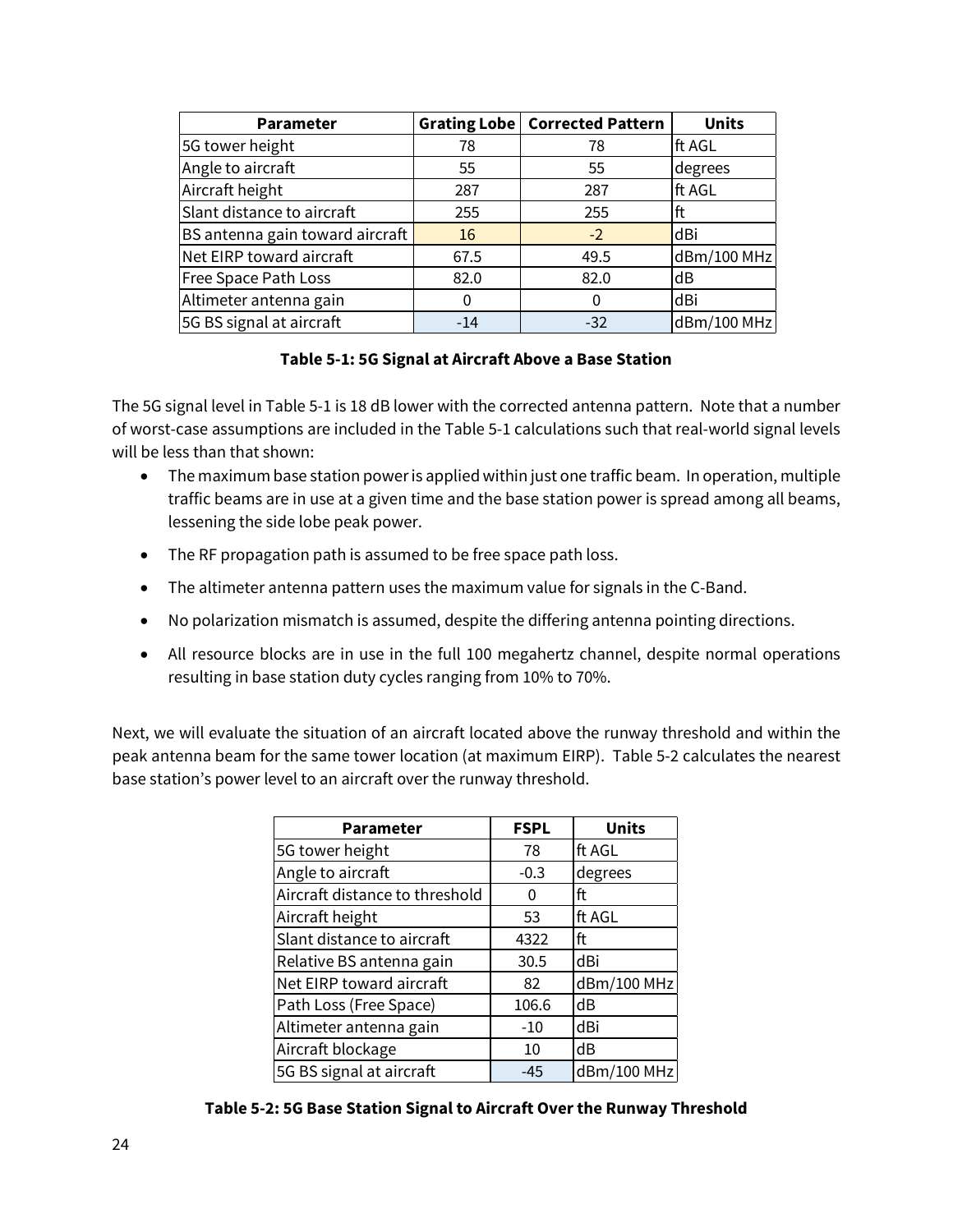The altimeter antennas, mounted underneath the aircraft, do not have a line-of-sight path to the base station antennas. To remain worst case, the calculations assume free space path loss as though a lineof-sight condition exists, with a modest aircraft fuselage attenuation of 10 dB. RF signal attenuation through a metallic frame is typically tens of dB higher. In this unrealistic case in which the full base station power is directed in a single beam at the aircraft, the signal level is a further 13 dB lower than that of Table 5-1, and 31 dB lower than RTCA's claim.

### <span id="page-28-0"></span>5.2 ILS Transitional Surface

The Organizations Letter also derived the maximum possible tower height and closest location in the airport transitional surface, 200 feet offset from the runway threshold. The two examples defined in the Letter were:

- A tower 75 feet tall may be located 1,025 feet from the runway centerline.
- A tower 150 feet tall may be located 1,550 feet from the runway centerline.<sup>[82](#page-28-1)</sup>

The hypothetical tower locations relative to an exemplary runway threshold are shown in the figure below.



**Figure 5-7: ILS Transitional Surface Hypothetical Tower Geometry**

An aircraft 200 feet before the runway threshold would be at a height of 70 feet. Table 5-3 calculates the 5G base station signal at the altimeter receiver for the two ILS transition surface examples. The RF propagation equation used is free space path loss, even though the aircraft antennas are not in line-ofsight to the 5G tower, given the lower aircraft height. Modest aircraft blockage of 10 dB is again assumed. Notably, the calculations assume the maximum regulatory base station power is directed entirely at the aircraft, which will not occur in practice.

<span id="page-28-1"></span>l 82 Organizations Letter at C-4.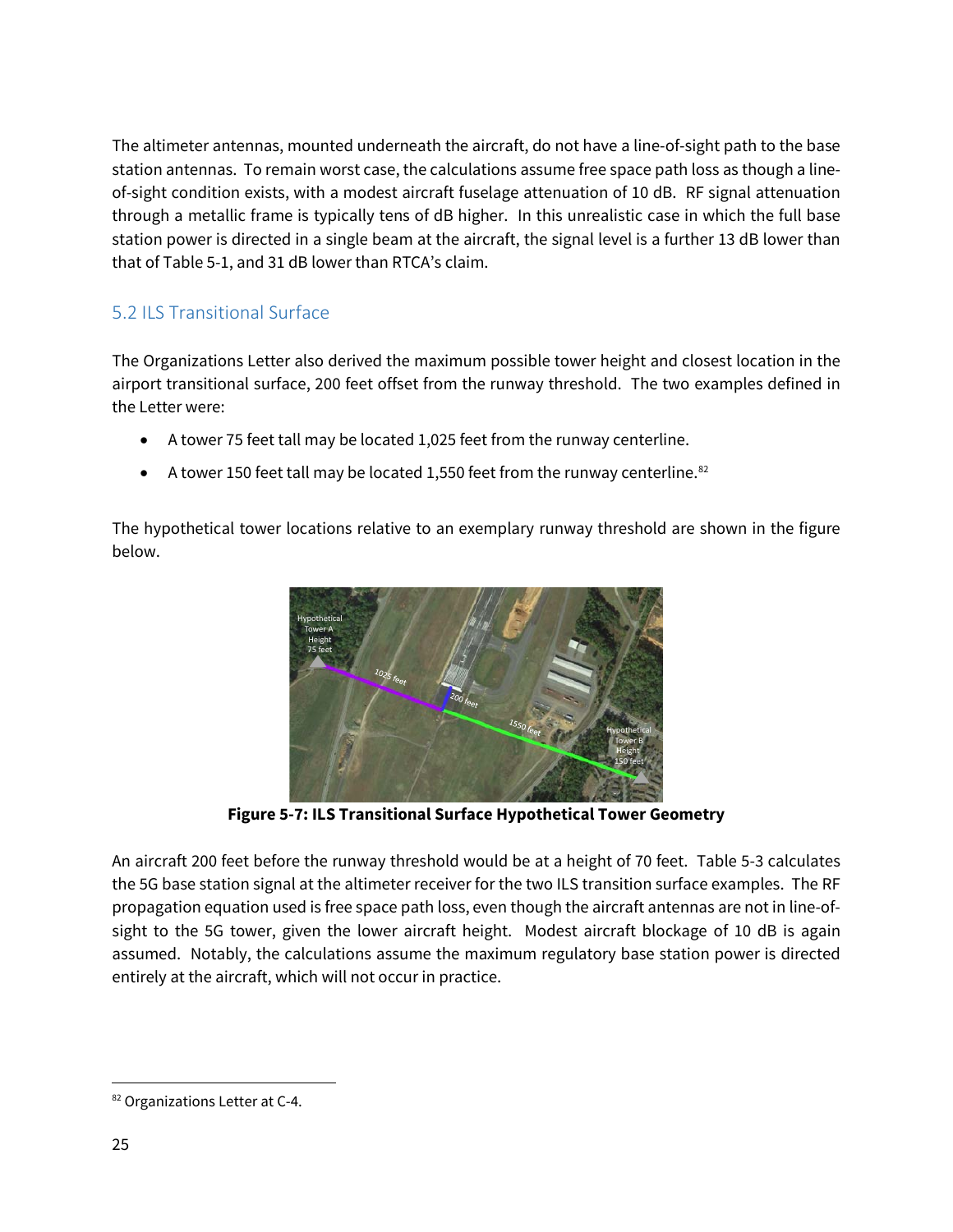|                                 | <b>Tower A</b> | <b>Tower B</b> |
|---------------------------------|----------------|----------------|
| Tower Height (ft)               | 75             | 150            |
| Horizontal Distance (ft)        | 1025           | 1550           |
| Aircraft Height (ft)            | 70             | 70             |
| Slant Distance to Aircraft (ft) | 1025           | 1550           |
| Path Loss (FSPL) (dB)           | 93.9           | 97.5           |
| BS EIRP (dBm)                   | 82             | 82             |
| Altimeter Ant Angle (deg)       | 90             | 93             |
| Altimeter Ant Gain (dBi)        | $-10$          | $-10$          |
| Aircraft Blockage               | 10             | 10             |
| 5G Signal at Altimeter          | $-32$          | -36            |

**Table 5-3: 5G Base Station Signals from Closest Possible Transition Surface Towers**

As shown in Table 5-3, the closest hypothetical tower locations—which are likely closer to the runway than towers in practice—result in 5G signal levels that are much lower than RTCA's claim, even with the worst case assumptions employed above. As CTIA stated in its March 4 Letter, a base station would need to exceed the FAA structural height limitations to present a 5G signal as strong as that claimed in the RTCA Report.

### <span id="page-29-0"></span>5.3 LPV Approach

The Organizations Letter also derived the closest locations and tower heights in the transitional surface for a non-precision approach termed LPV. LPV is an Area Navigation ("RNAV") approach using guidance from the Global Navigation Satellite System ("GNSS").<sup>[83](#page-29-1)</sup> The GNSS signal is refined by the Wide Area Augmentation System ("WAAS"), which consists of ground-based reference stations providing corrections to the Global Positioning System accuracy.<sup>84</sup> FAA guidance for an LPV approach specifies the Decision Altitude is determined solely with reference to barometric altimeter and reference to "mean sea level,["85](#page-29-3) and in fact prohibits reliance upon a radio altimeter when performing an LPV approach. [86](#page-29-4)

<span id="page-29-2"></span><sup>84</sup> *See,* FAA, Satellite Navigation - Wide Area Augmentation System (WAAS),

[https://www.faa.gov/about/office\\_org/](https://www.faa.gov/about/office_org/headquarters_offices/ato/service_units/techops/navservices/gnss/waas/#:%7E:text=WAAS%20is%20an%20extremely%20accurate%20navigation%20system%20developed%20for%20civil%20aviation.&text=WAAS%20provides%20service%20for%20all,airport%20departures%2C%20and%20airport%20arrivals)

<span id="page-29-3"></span><sup>85</sup> 14 C.F.R. § 1.1.

<span id="page-29-1"></span><sup>83</sup> GNSS consists of the collection of satellite-based positioning systems, including the Global Positioning System (GPS) (United States), COMPASS/Beidou (China), GLObal Navigation Satellite System (GLONASS) (Russia), Galileo (Europe), India's Regional Navigational Satellite System (IRNSS), and Quazi-Zenith Satellite System (QZSS) (Japan). *See, e.g.*, United Nations Office of Outer Space Affairs, Global Navigation Satellite Systems (GNSS),<https://www.unoosa.org/oosa/en/ourwork/psa/gnss/gnss.html> (last visited Aug. 26, 2021).

[headquarters\\_offices/ato/service\\_units/techops/navservices/gnss/waas/#:~:text=WAAS%20is%20an%20extrem](https://www.faa.gov/about/office_org/headquarters_offices/ato/service_units/techops/navservices/gnss/waas/#:%7E:text=WAAS%20is%20an%20extremely%20accurate%20navigation%20system%20developed%20for%20civil%20aviation.&text=WAAS%20provides%20service%20for%20all,airport%20departures%2C%20and%20airport%20arrivals) [ely%20accurate%20navigation%20system%20developed%20for%20civil%20aviation.&text=WAAS%20provides](https://www.faa.gov/about/office_org/headquarters_offices/ato/service_units/techops/navservices/gnss/waas/#:%7E:text=WAAS%20is%20an%20extremely%20accurate%20navigation%20system%20developed%20for%20civil%20aviation.&text=WAAS%20provides%20service%20for%20all,airport%20departures%2C%20and%20airport%20arrivals) [%20service%20for%20all,airport%20departures%2C%20and%20airport%20arrivals](https://www.faa.gov/about/office_org/headquarters_offices/ato/service_units/techops/navservices/gnss/waas/#:%7E:text=WAAS%20is%20an%20extremely%20accurate%20navigation%20system%20developed%20for%20civil%20aviation.&text=WAAS%20provides%20service%20for%20all,airport%20departures%2C%20and%20airport%20arrivals) (last visited Aug. 26, 2021).

<span id="page-29-4"></span><sup>86</sup> FAA, RNAV (GPS) Approaches (dated June 12, 2012)[, https://www.faa.gov/about/office\\_org/headquarters\\_](https://www.faa.gov/about/office_org/headquarters_offices/ato/service_units/techops/navservices/gnss/library/factsheets/media/RNAV_QFacts_final_06122012.pdf) [offices/ato/service\\_units/techops/navservices/gnss/library/factsheets/media/RNAV\\_QFacts\\_final\\_06122012.pdf](https://www.faa.gov/about/office_org/headquarters_offices/ato/service_units/techops/navservices/gnss/library/factsheets/media/RNAV_QFacts_final_06122012.pdf) ("Pilots must use the barometric altimeter as the primary altitude reference to meet all altitude restrictions.").